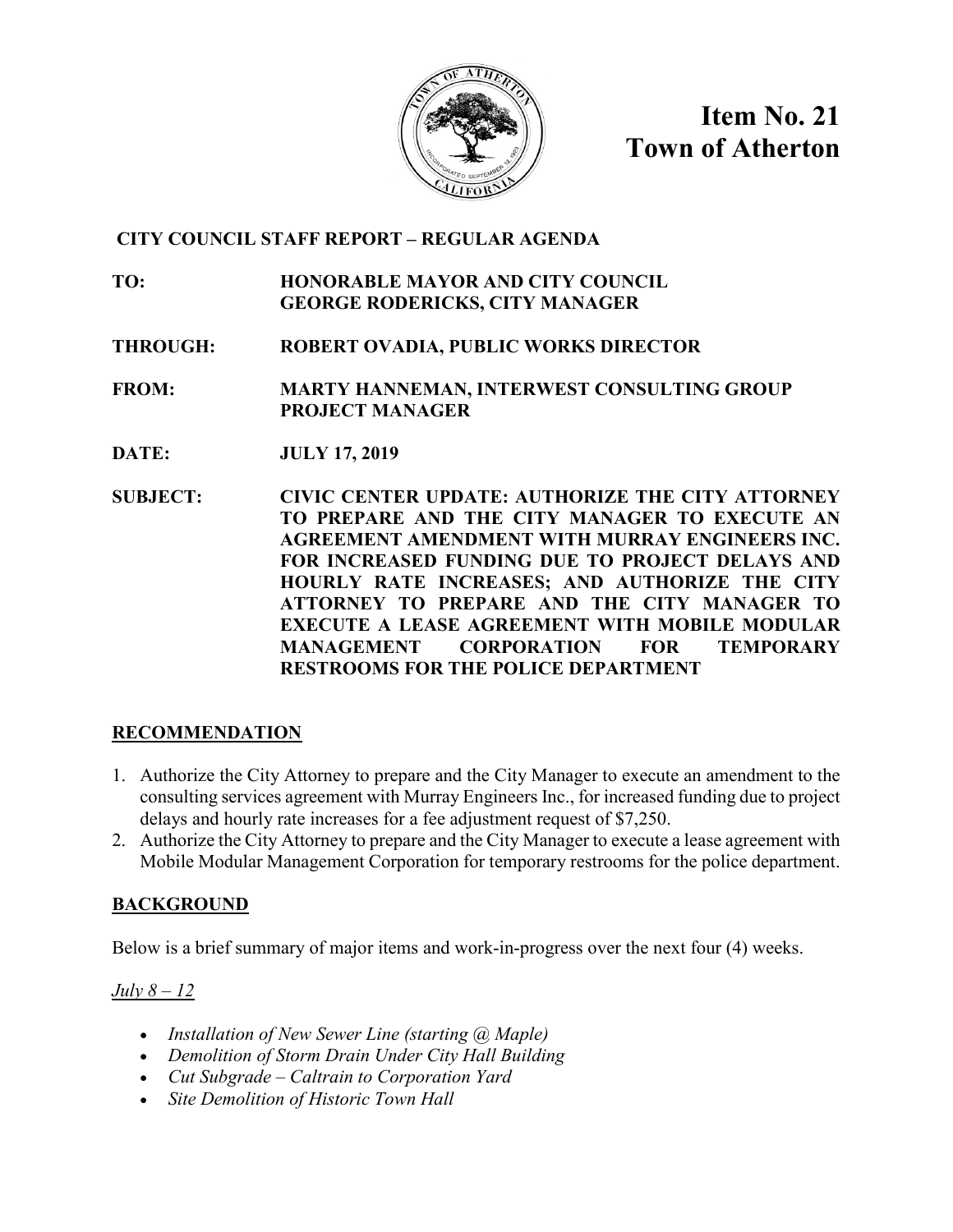### **Civic Center Project Monthly Status Report July 17, 2019 Page** 2 **of** 5

- *Abatement Work at Historic Town Hall*
- *Demolition of Interior at Historic Town Hall*
- *Clear & Grub of Library Building Pad*
- *Installation of Library Building Pad*

# *July 15 – 19*

- *Grade & Base Rock Temporary Road @ Ashfield for Secure PD Parking*
- *Installation of New Sewer Line (starting @ Maple)*
- *Demolition of Storm Drain Under City Hall Building*
- *Safe Off of Utilities at Historic Town Hall*
- *Installation of Library Building Pad*

# *July 22 – 26*

- *Grade & Base Rock Temporary Road @ Ashfield for Secure PD Parking*
- *Installation of Secure Parking Fencing*
- *Installation of New Sewer Line (starting @ Maple)*
- *Installation of New Water Line*
- *Installation of City Hall/PD Building Pad*
- *Preparation of Ancillary Building Pad*

# *July 29 – August 2*

- *Installation of Automatic Gates on Secure Parking Lot*
- *Installation of New Sewer Line (starting @ Maple)*
- *Installation of New Water Line*
- *Layout Building & Drilled Piers – City Hall/PD*
- *Layout Grade Beams – Ancillary Building*
- *Excavate Grade Beams – Ancillary Building*
- *Drill & Install Caissons – New Library*

# **Murray Engineers Extended Project Timeline and Salary Adjustments**

In August 2014, Murray was selected through a competitive request for proposal (RFP) process to provide initial services, including an evaluation of the subsurface soil conditions in the vicinity of the proposed improvements and prepared a geotechnical report, dated October 16, 2015, related to the foundation and earthwork component of the Civic center project. Murray will now provide as required by the reviewing agencies and in accordance with the industry standards of practice, Geotechnical Design Review and Construction Observation services, including a) geotechnical review of the project plans to evaluate conformance with report recommendations, and b) observation and testing of the earthwork phase of construction to evaluate conformance of the constructed earthwork elements with report recommendations and project plans. These services were contemplated within the construction cost estimates.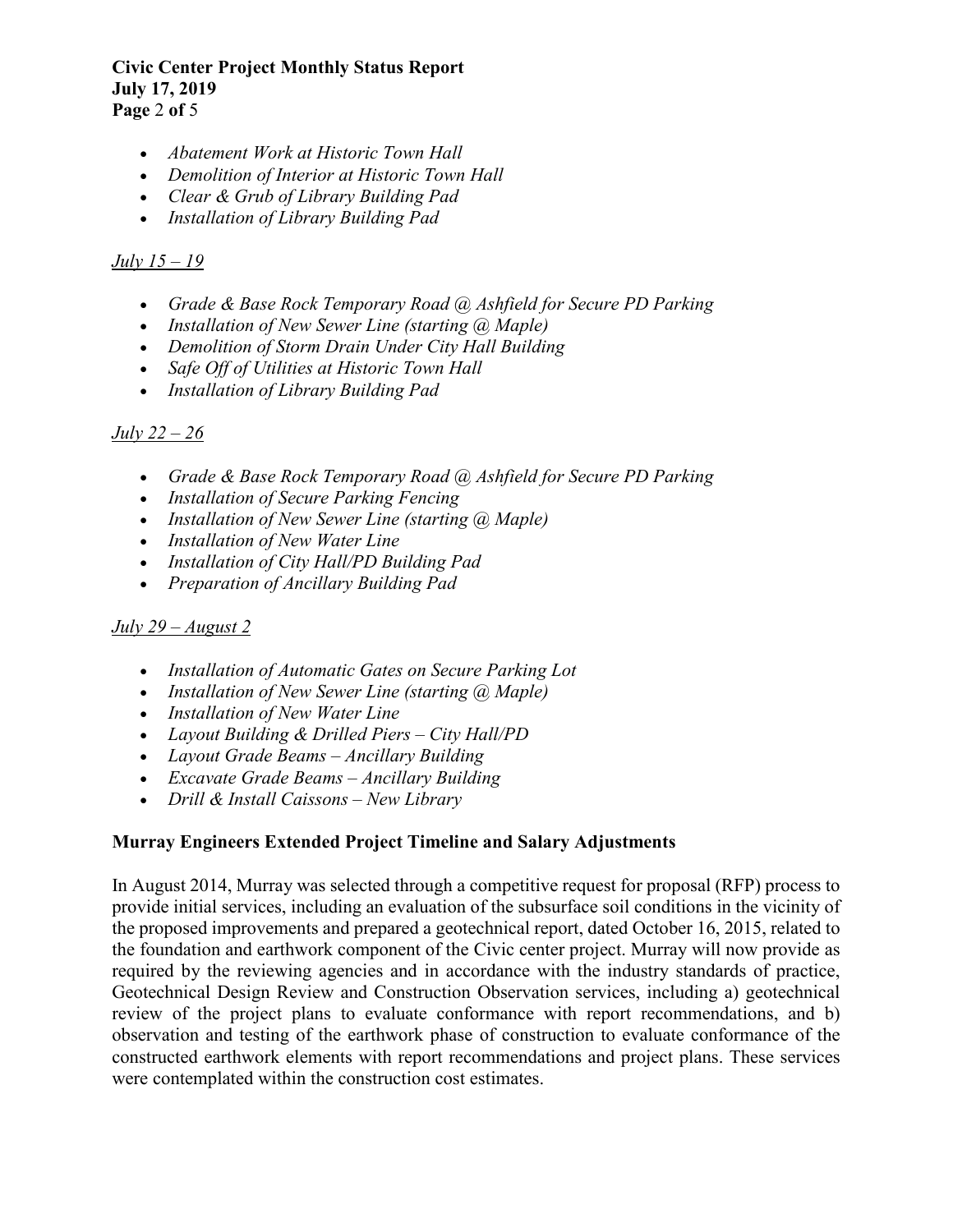### **Civic Center Project Monthly Status Report July 17, 2019 Page** 3 **of** 5

On January 17, 2018 City Council authorized the City Attorney to draft and the City Manager to execute a consulting services agreement amendment with Murray Engineers Inc., for a fee not to exceed \$66,500 to provide Geotechnical Design Review and Construction Observation Services for the Civic Center project.

Based on the current project schedule, the expected project completion is now June 30, 2021. This is an additional eleven months since the Murray agreement was executed. In addition to the additional project time, hourly rates have increased during that period. Murray is requesting an additional fee of \$7,250. (Attachment 1–Additional Service Fee Request). The Cost Model Manager estimated this work at \$70,000.

*City Council action is necessary to authorize the City Attorney to prepare and the City Manager to execute an amendment to the consulting services agreement with Murray Engineering for project delays and increased hourly rates requiring an additional fee of \$7,250.*

# **Mobile Modular Temporary Restrooms for Police Department**

As part of the Civic Center project, the Administration Building and associated two public restrooms were recently demolished. With the demolition, the Police Department went from six restrooms and changing space to two, semi-reliable restrooms, for 28 staff (men/women) - with shifts ranging from 3 to 12 at a time. These facilities will need to be larger and more durable than standard portable restrooms (the standard porta-potty) as they will also be the changing room for male and female officers.

Staff contacted Mobile Modular for a price quote for a two-unit restroom with changing space. Per Attachment 2, the monthly rate is \$910.00 and we will be renting the facilities for approximately 18-24 months. The Town will need to make electrical, sewer and water connections to these restrooms. The costs for these connections are not known at this time. The issue is complicated in that if we use a temporary storage tank for the sewer water as is currently for the Library and Admin and Building in the park, the tank would have to be serviced at least weekly. That will mean that there will need to be regular, non-safety access into the police secure parking lot. Whenever non-security personnel (not Town staff) enter into the police secure parking lot, they have to be checked through the security at dispatch and run the risk of being denied entry due to security concerns on a cursory driver's license background check.

Staff also investigated the potential option of purchasing a used or new porta-restroom facility. Although there are many vendors that indicated on their websites for these when we contacted them, they had very limited inventory and delivery times were long, and cost seem unreasonably high.

*City Council action is necessary to authorize the City Attorney to prepare and the City Manager to execute a Lease Agreement with Mobile Modular Management Corporation in the amount not to exceed \$37,413.92 (\$3,997. delivery cost, \$2,065. return cost, \$21,751.92 (\$906.33 monthly), \$400. per month for waste tank cleaning), for a two unit – 8'x20' restroom trailer setups for the Police Department for a period of up to 24 months and authorize an amount of \$10,000*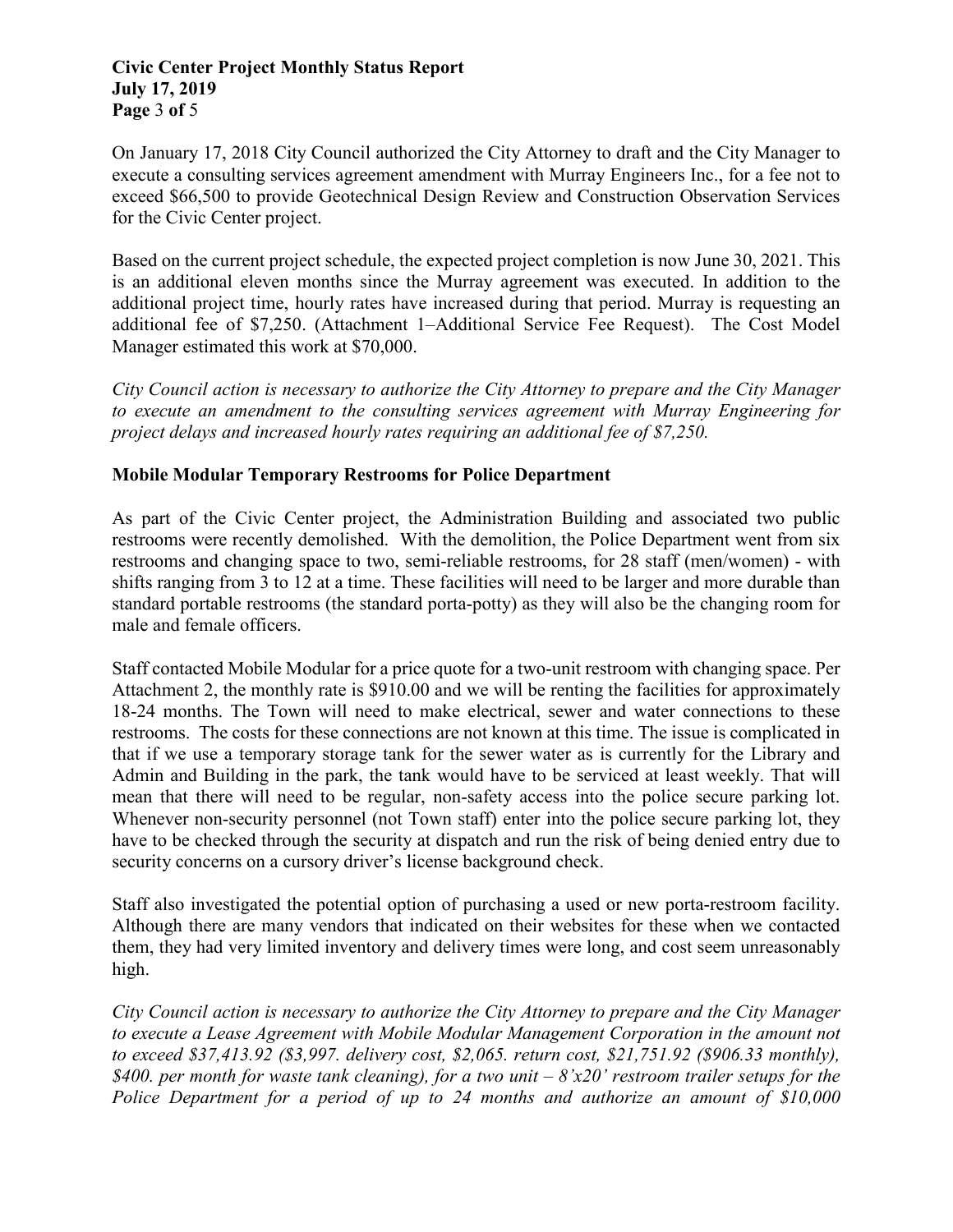### **Civic Center Project Monthly Status Report July 17, 2019 Page** 4 **of** 5

*contingency for the City Manager to execute as needed work for water, sewer and electrical connections.*

# **POLICY ISSUES**

There are no significant policy issues associated with this report.

# **FISCAL IMPACT**

Attachment 3 is a summary of the project finances via the Monthly Budget Summary. Funding for this effort is included in the Cost Model Manager projections for the project.

# **PUBLIC NOTICE**

Public notification was achieved by posting the agenda, with this agenda item being listed, at least 72 hours prior to the meeting in print and electronically. Information about the project is also disseminated via the Town's electronic News Flash and Atherton Online. There are approximately 1,200 subscribers to the Town's electronic News Flash publications. Subscribers include residents as well as stakeholders – to include, but be not limited to, media outlets, school districts, Menlo Park Fire District, service provides (water, power, and sewer), and regional elected officials. The Town maintains an active and up to date Project Website at [http://ca](http://ca-atherton.civicplus.com/index.aspx?NID=290)[atherton.civicplus.com/index.aspx?NID=290.](http://ca-atherton.civicplus.com/index.aspx?NID=290)

# **COMMISSION/COMMITTEE FEEDBACK/REFERRAL**

This item has or X has not been before a Town Committee or Commission.

- Audit/Finance Committee (meets every other month)
- Bicycle/Pedestrian Committee (meets as needed)
- \_\_\_\_ PMC & Civic Center Advisory Committee (meets as needed)
- Environmental Programs Committee (meets every other month)
- Park and Recreation Committee (meets each month)
- Planning Commission (meets each month)
- Rail Committee (meets every other month)
- \_\_\_\_ Transportation Committee (meets every other month)

# **ATTACHMENTS**

Attachment 1: Murray Engineers Request for Additional Funds Attachment 2: Mobile Modular Restroom Lease Proposal dated: 7-3-19 Attachment 3: Monthly Budget Summary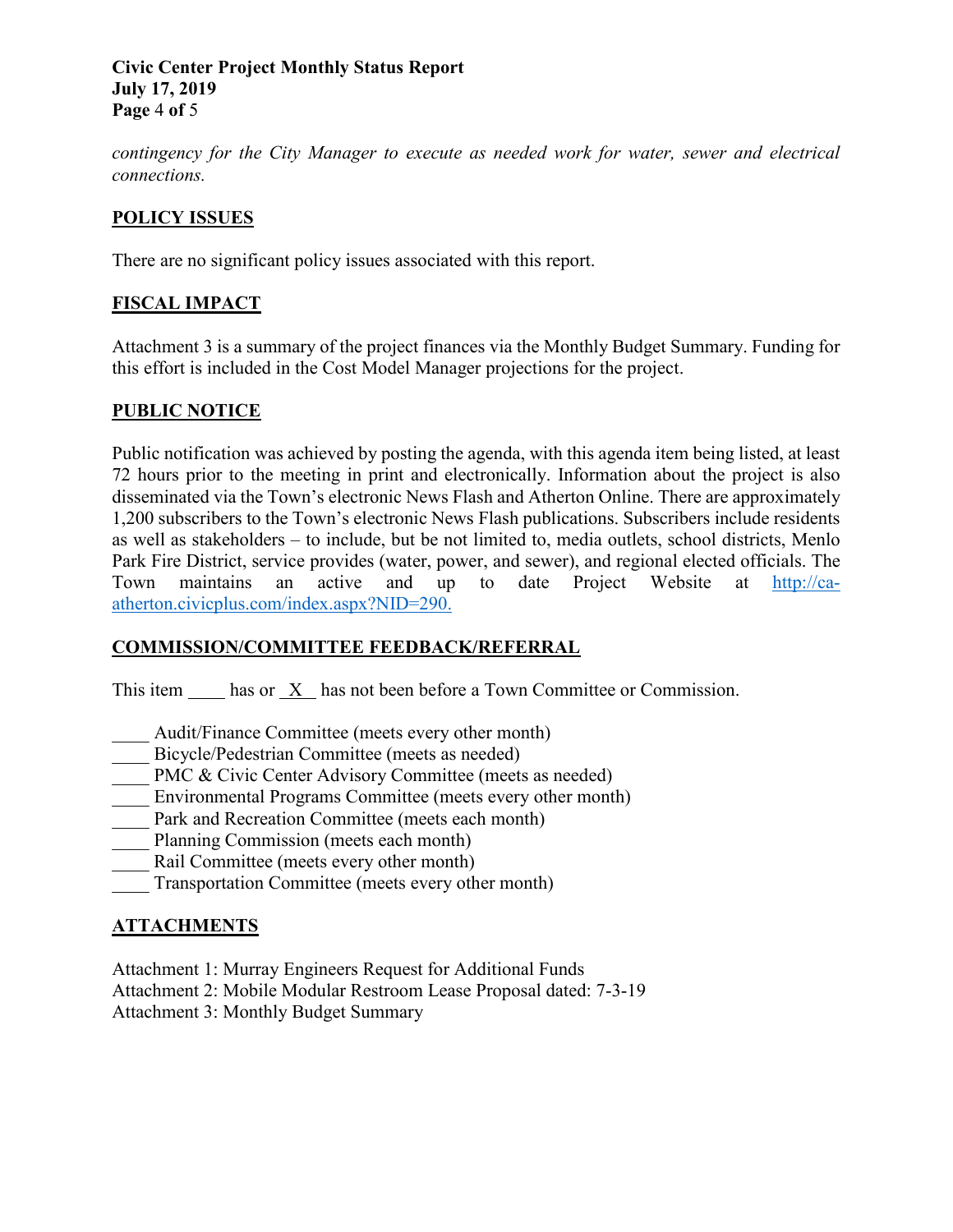## **Civic Center Project Monthly Status Report July 17, 2019 Page** 5 **of** 5

# Attachment 3

# Monthly Budget Summary

| <b>Fund Allocations</b>     | Library     | <b>Building</b>   | <b>General Fund</b> | <b>Civic</b>     | <b>Total</b> |
|-----------------------------|-------------|-------------------|---------------------|------------------|--------------|
|                             | <b>Fund</b> | <b>Facilities</b> |                     | Center           |              |
|                             |             | <b>Fund</b>       |                     | <b>Donations</b> |              |
| FY 18-19 Budget             | \$8,124,830 | \$2,675,374       | \$981,500           | \$6,576,976      | \$18,358,680 |
|                             |             |                   |                     |                  |              |
| <b>Expenditures to Date</b> |             |                   |                     |                  |              |
| <b>Design</b>               | \$1,284,323 | \$602,263         | \$581,357           | \$2,718,393      | \$5,186,336  |
| <b>Project Management</b>   | \$370,153   | \$208,803         | \$64,976            | \$834,291        | \$1,478,223  |
| Geo-Tech/Environmental      | \$48,706    | \$95,442          | \$60,240            | \$0              | \$204,389    |
| <b>Pre-Construction</b>     | \$511,481   |                   | \$81,033            | \$218,854        | \$811,368    |
| <b>Totals</b>               | \$2,214,664 | \$906,507         | \$787,606           | \$3,771,538      | \$7,680,315  |
|                             |             |                   |                     |                  |              |
| Remaining                   | \$5,910,166 | \$1,768,867       | \$193,894           | \$2,805,438      | \$10,678,365 |
| FY 18-19 Budget             |             |                   |                     |                  |              |

| <b>Atherton Now Cash Donations (Received)</b> | <b>Amount</b> |
|-----------------------------------------------|---------------|
| Master Plan & Conceptual Design Phases 1 &    | \$250,457     |
| 2                                             |               |
| <b>Schematic Design Phase 3</b>               | \$200,838     |
| <b>Design Development</b>                     | \$506,870     |
| <b>Construction Documents Phase</b>           | \$783,026     |
| <b>Bidding</b>                                | \$43,338      |
| <b>Construction Administration</b>            | \$343,173     |
| <b>Total Contributions to Date</b>            | \$2,127,702   |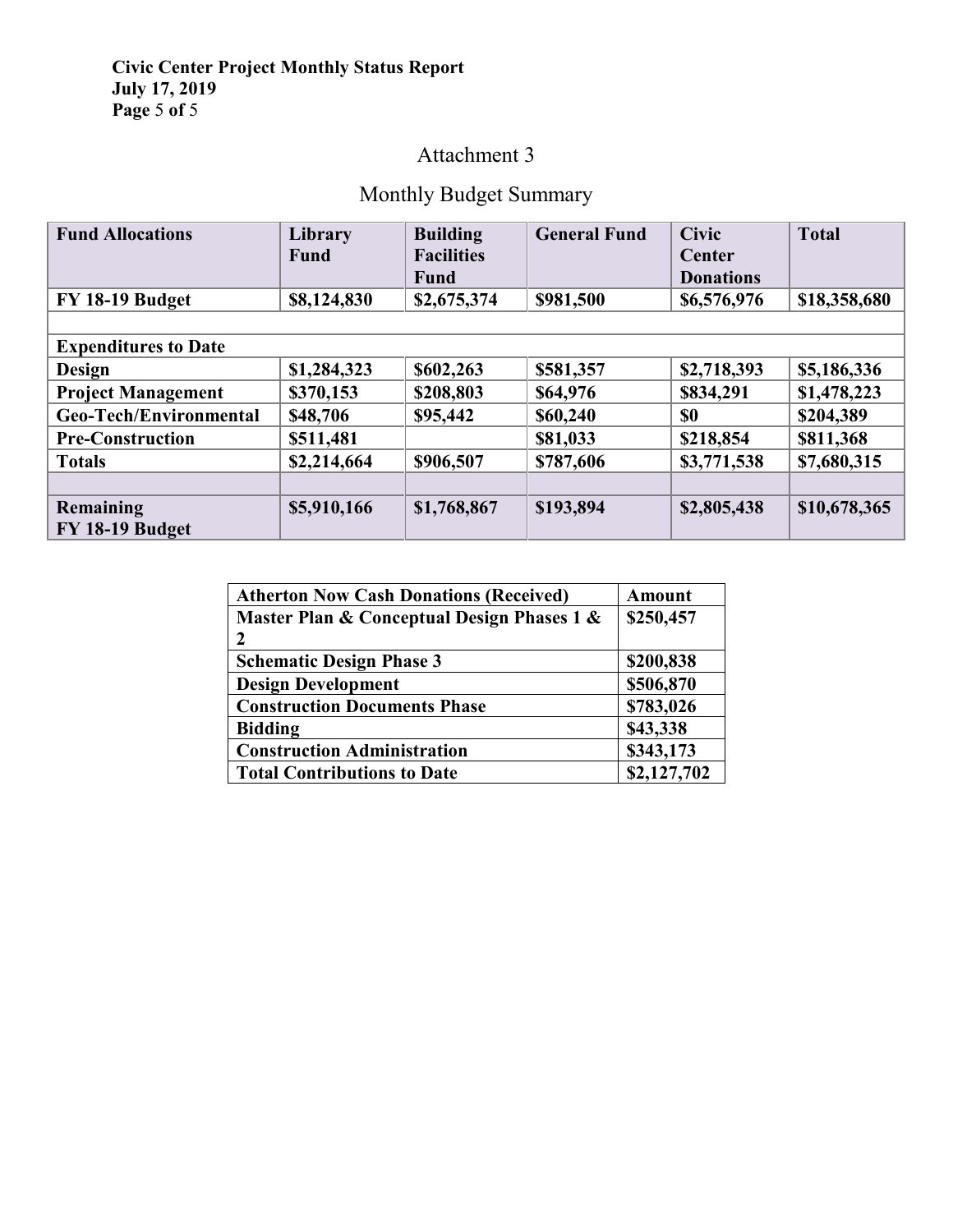**CLIENT/CONSULTANT AGREEMENT FOR GEOTECHNICAL SERVICES**

> **TOWN OF ATHERTON 91 ASHFIELD ROAD ATHERTON, CALIFORNIA 94027**

> > **JULY 2019**

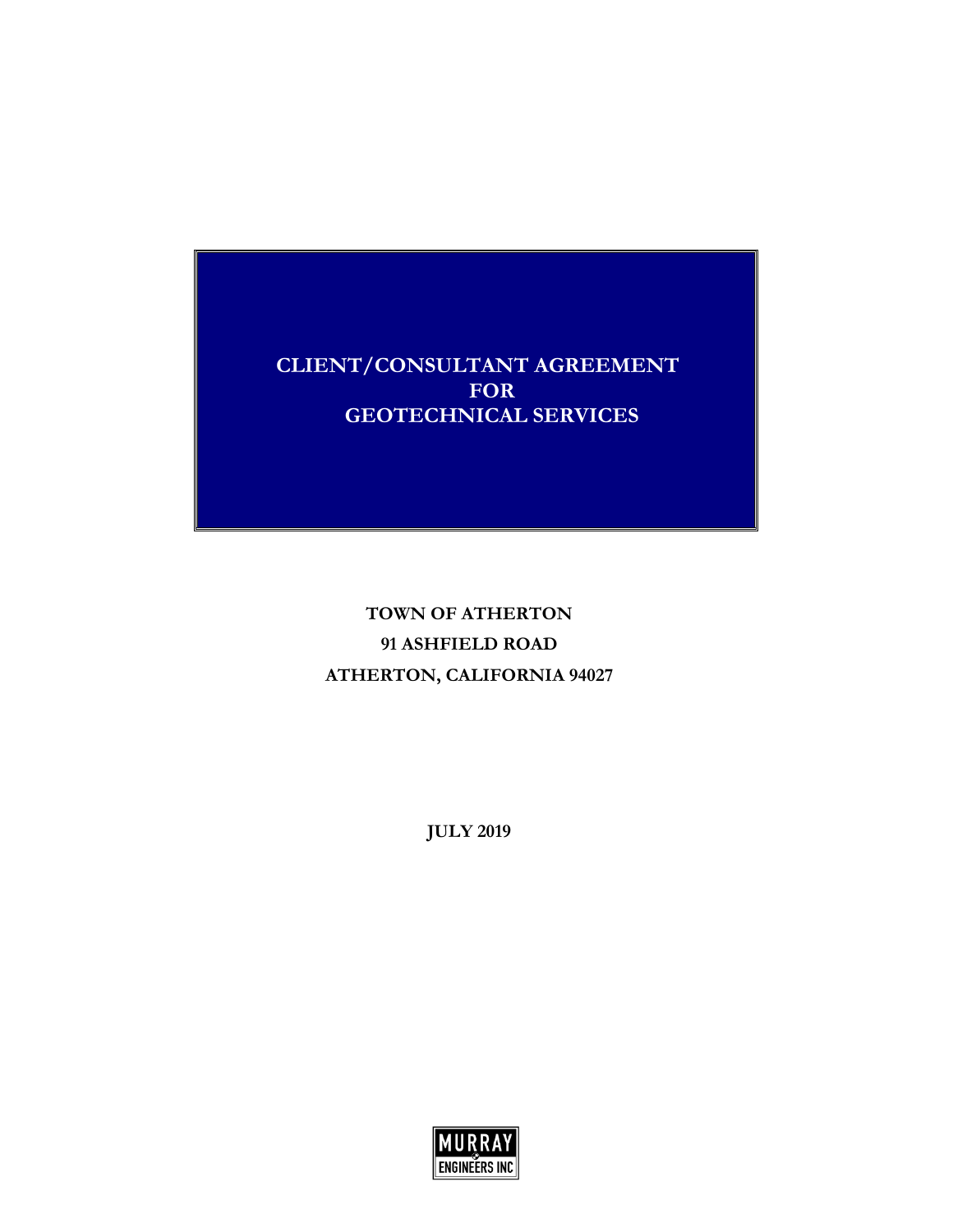

### **AGREEMENT FOR GEOTECHNICAL SERVICES**

| This Agreement is made on: | July 9, $2019$                                |
|----------------------------|-----------------------------------------------|
| Between the Client:        | Town of Atherton                              |
| And the Engineer:          | Murray Engineers, Inc.                        |
| For the Project at:        | 91 Ashfield Road, Atherton, California, 94027 |

The Client and Engineer agree as follows:

**1. PROJECT DESCRIPTION.** The Town of Atherton Civic Center site occupies an approximately 4.4-acre, predominantly flat area bounded by Maple Avenue to the east, railroad tracks to the north and residential properties on all other sides. Ashfield Road runs north to south through the central portion of the site. The Civic Center Project currently includes the demolition of the existing police station and administration building, library and public works emergency operations center and permit center, and construction of a new two-story, roughly 28,500 square foot City Hall building to house the new police station, council chambers, and admin/Town Hall area. Additional buildings will include a detached, roughly 2,000 square foot ancillary building to the northeast of the City Hall building,, a detached, roughly 9,600 square-foot library, and renovation of the existing public works corporation yard. The existing Town Hall building and public works maintenance center are to remain intact. The new site improvements will involve phased renovation and/or relocation of existing roads, utilities, parking, and landscaping. Additional site improvements will include new vehicle and pedestrian hardscape, and both subsurface and surface drainage controls.

**2. RELEVANT EXPERIENCE.** Since its inception, our firm has provided comprehensive geotechnical engineering, engineering geologic, laboratory and construction services for over 2,000 projects throughout the San Francisco Bay Area, including over 120 projects in Atherton, and approximately 15 projects within a ½- mile of this site. We believe our familiarity with the local geotechnical conditions and the City's review process will help to contribute to a smooth and efficient approval of the project.

**3. PRELIMINARY ASSUMPTIONS.** As a basis for this proposal, we have corresponded with Mr. Paul Beamer of Mack 5 Construction Management, and a brief review of the preliminary permitting plan set provided on the Town's website, dated October 31, 2017.

**4. SCOPE OF SERVICES.** The engineer previously provided initial services, including an evaluation of the subsurface soil conditions in the vicinity of the proposed improvements and has prepared a geotechnical report, dated October 16, 2015, related to the foundation and earthwork component of the project. The Engineer will provide future geotechnical services, consisting of Design Review & Construction Observation Services. As required by the reviewing agencies and in accordance with the industry standards of practice, Design Review & Construction Observation Services will be provided, including a) geotechnical review of the project plans to evaluate conformance with report recommendations, and b) observation and testing of the earthwork phase of construction to evaluate conformance of the constructed earthwork elements with report recommendations and project plans.

935 Fremont Avenue, Los Altos, CA 94024 | 409 4th Street, San Rafael, CA 94901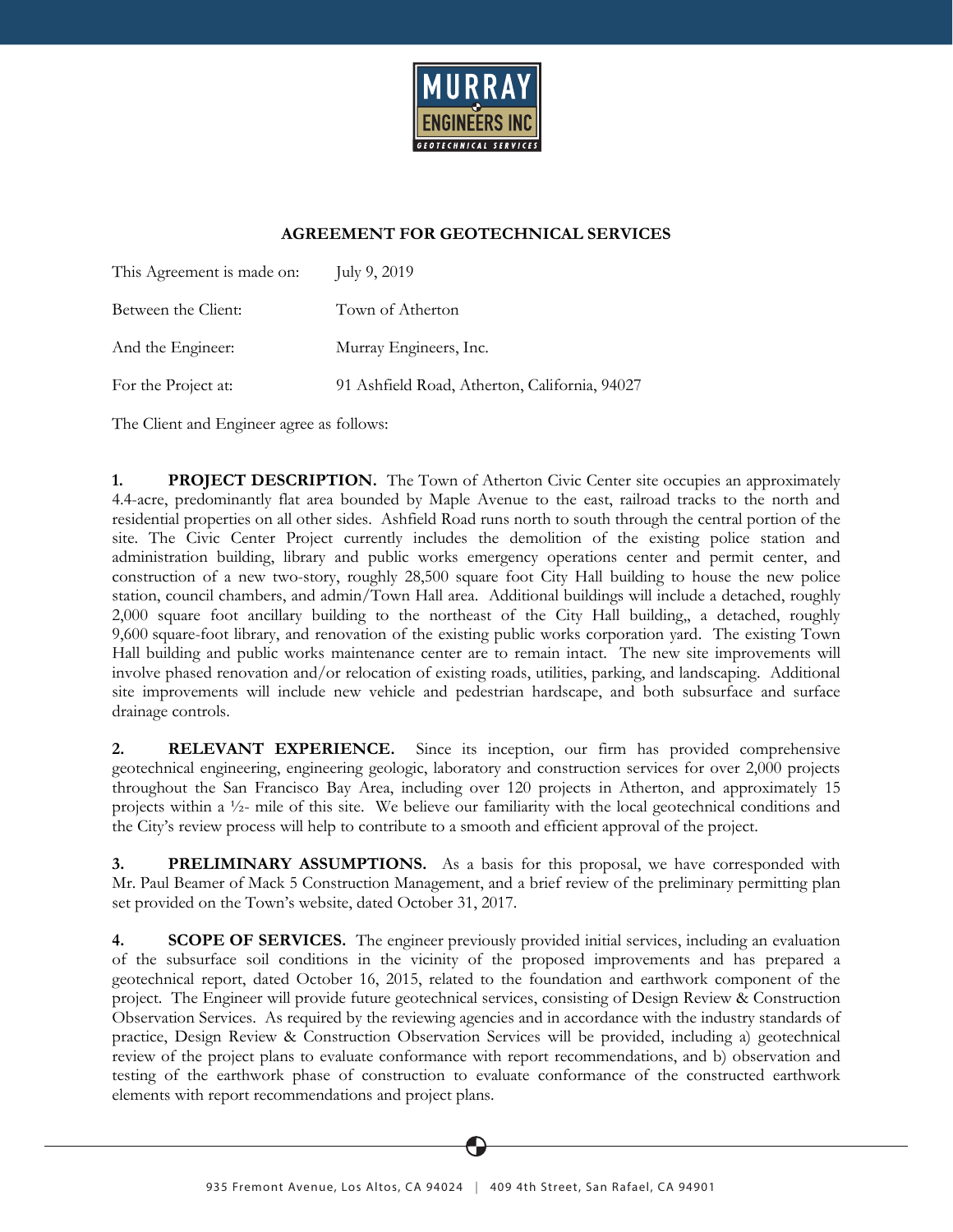**4.1. DESIGN REVIEW & CONSTRUCTION OBSERVATION SERVICES.** Engineering services will be provided on a time and expense basis (T&E), as set forth in the Billing Schedule, attached as EXHIBIT 1, and includes: review of project plans and observation and testing of the geotechnical aspects of the construction.

**4.1.1. Consultations & Plan Review.** During the design/development phase of the project, the Engineer will provide consultation to the Client and design team to aid in support of the Project. Once the design team has prepared the initial working drawings, the Engineer will review the pertinent architectural, structural, civil, and landscape plan sheets for conformance with the report recommendations and prepare a draft plan review letter documenting discrepancies between the plans and our geotechnical recommendations. Subsequently, the Engineer will review the final project plans and prepare a final plan review letter for submittal to the Town building department.

Engineer will be provided with a copy of the architectural, structural, civil, and landscape plans as soon as practical following their completion.

**4.1.2. Pre-Construction Consultation.** Prior to the start of construction, we strongly encourage a pre-construction meeting with you and your general contractor. The purpose of the meeting is to discuss the services we typically provide during construction and to establish a mutually agreeable scope of our construction observation services for your project. We have found these meetings to be well-received and very useful in establishing expectations for our clients and their project team with respect to our level of involvement and cost during construction. It can also be extremely useful to the contractor in recognizing special geotechnical construction considerations that could impact the overall efficiency of the geotechnical aspects of construction. The pre-construction meeting can be conducted at the project site, our office, or other mutually agreeable location. At your option, the project architect or other members of the design/construction team are welcome and encouraged to attend.

**4.1.3. Geotechnical Construction Observation Services.** The purpose of the Engineer's services during construction is to evaluate whether the actual soil conditions are similar to those encountered during investigation; to provide the opportunity to modify the design, if variations in conditions are encountered; to evaluate whether the recommendations presented in the report are properly interpreted during construction; and to evaluate whether the geotechnical aspects of the construction are completed in accordance with our recommendations. During construction, the Engineer will provide consultation with the Client and members of the design/ construction team, as necessary; office coordination of field personnel; and review of daily field reports. In addition, the Engineer will provide representatives on an as-needed basis to observe the various geotechnical aspects of the construction. Upon completion of the geotechnical aspects of the construction, the Engineer will prepare a letter summarizing field observations and providing opinion as to the compliance of the work with plans and project geotechnical recommendations.

The Engineer will report observations during construction and provide professional opinions to Client, including any work that does not appear to conform with plans and specifications provided. However, the Engineer has no right to reject or stop the work of any agent of the Client, which rights are reserved solely for Client. Furthermore, the Engineer's presence on site does not in any way guarantee the completion or quality of the work of any party retained by Client.

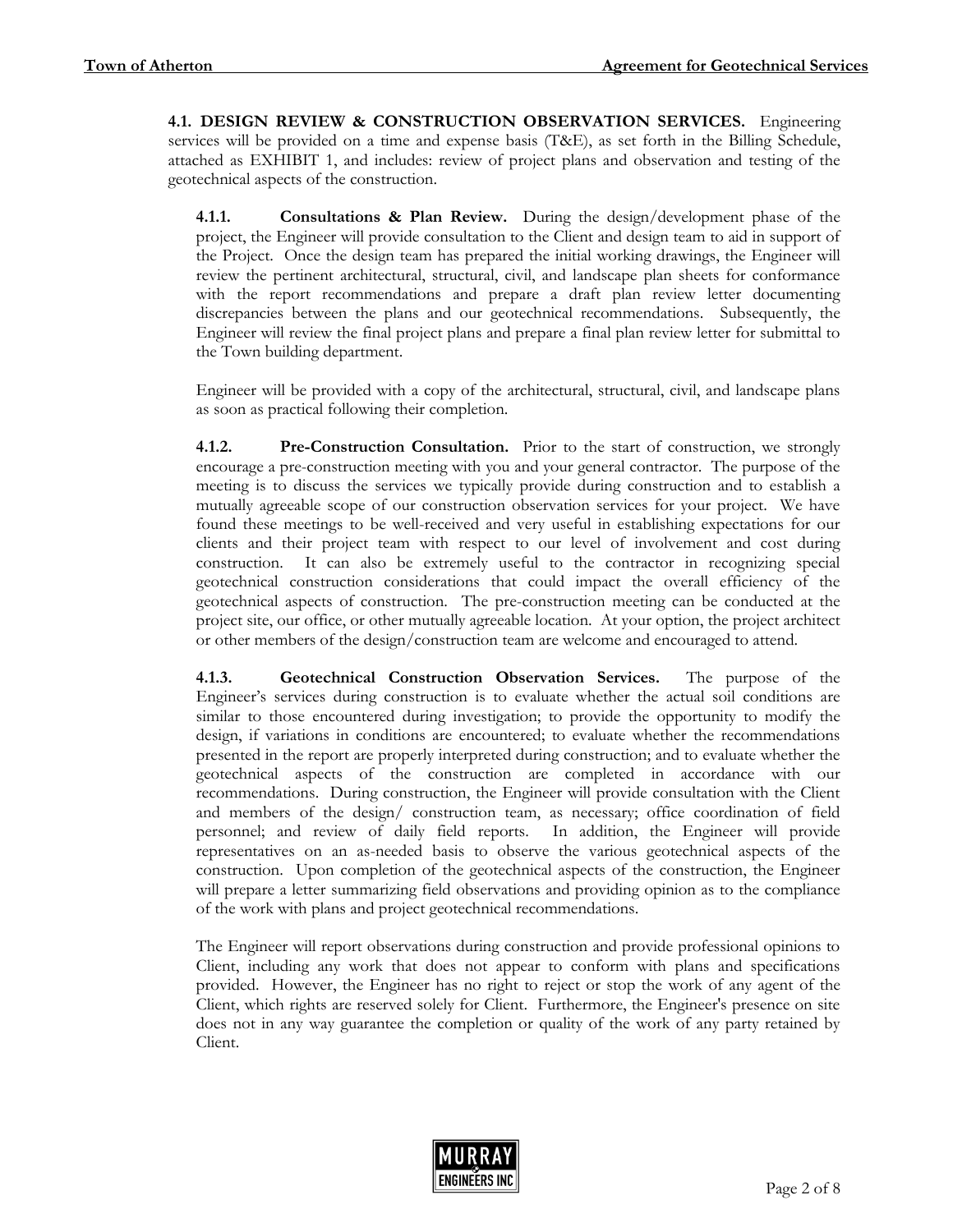If the Engineer is not retained for construction review, the Engineer will take no responsibility for any activity occurring during the construction of the project, and the Client specifically agrees to defend, indemnify and hold the Engineer harmless from any losses, damages and/or claims resulting from the construction of the project.

**5. COMPENSATION.** Geotechnical services will be provided based on the fee schedule in Table 1, below and the Billing Schedule, which is incorporated herein and attached as EXHIBIT 1. Services, including plan review and geotechnical Construction Observation and testing services will be billed on a T&E basis in accordance with the Billing Schedule in effect at the time the services are performed. The estimated fees outlined in Table 1 below for Pre-Construction Services and Consultation & Plan Review Services are based on a base hourly rate of \$190/hour, while the estimated fees outlined in Table 1below for Geotechnical Construction Observation Services is based on a base hourly rate of \$148/hour. A copy of our current Hourly Billing Schedule is attached hereto. Earthwork observation services will include a 2-hour minimum for any field visits during construction. Payment for Additional Services will be due and payable upon receipt of Murray Engineers, Inc. billing statements. Our construction observation fees can best be limited through close coordination and communication with you and your general contractor before and during construction. Also, we do not generally provide a fixed-fee estimate for the plan review and construction phase of work because our work is dependent on as-yet undefined scenarios, including the final design and scope of the project, the construction schedule and the efficiency of the contractor and subcontractors. However, we have provided a preliminary estimate of these services in Table 1, below, and can refine our estimate once construction documents are finalized.

The Engineer will bill monthly or at the end of project phase for services rendered to date. Payments for services are due and payable upon receipt of the Engineer's invoice. The Client hereby agrees that the balance as stated on the billing from the Engineer is correct, conclusive, and binding on the Client unless, within ten (10) days from the date of the billing, the Engineer is notified in writing of the particular item which is alleged to be incorrect.

The Client agrees to pay the Engineer ten percent (10%) per annum as a FINANCE CHARGE on any and all amounts remaining due over thirty (30) days from date of invoice. In the event of a dispute as to amounts due, it is agreed that the FINANCE CHARGE will apply to those amounts that are confirmed as due after resolution of the dispute, and that said amounts will be deemed to have never been in dispute.

The failure to make payments will be considered substantial failure to perform and a breach of this Agreement.

| Design Review & Construction Observation Services: |       | <b>Estimated Hours</b> | <b>Estimated Fee</b> |
|----------------------------------------------------|-------|------------------------|----------------------|
| Consultations & Plan Review Services               | T & E | 60                     | \$11,000             |
| Geotechnical Construction Observation Services     | T & E | 450                    | \$62,750             |

### **Table 1. Fees for Geotechnical Services**

Please note that these are only approximations and that actual hours may vary due to factors outside of our control, such as phasing of the various geotechnical aspects of design and construction, and efficiency of the contractor(s). Our estimated fees for the geotechnical construction observation will include, but not be limited to, near full observation during the critical foundation pier drilling phase, along with periodical observation and compaction testing during the site grading, utility trench backfill, and soil/baserock compaction beneath interior building slabs and exterior hardscape improvements. In addition, we may provide field visits for additional tasks beyond those indicated above, as necessary. We also note that differing site conditions encountered during construction may warrant additional site visits. The degree of

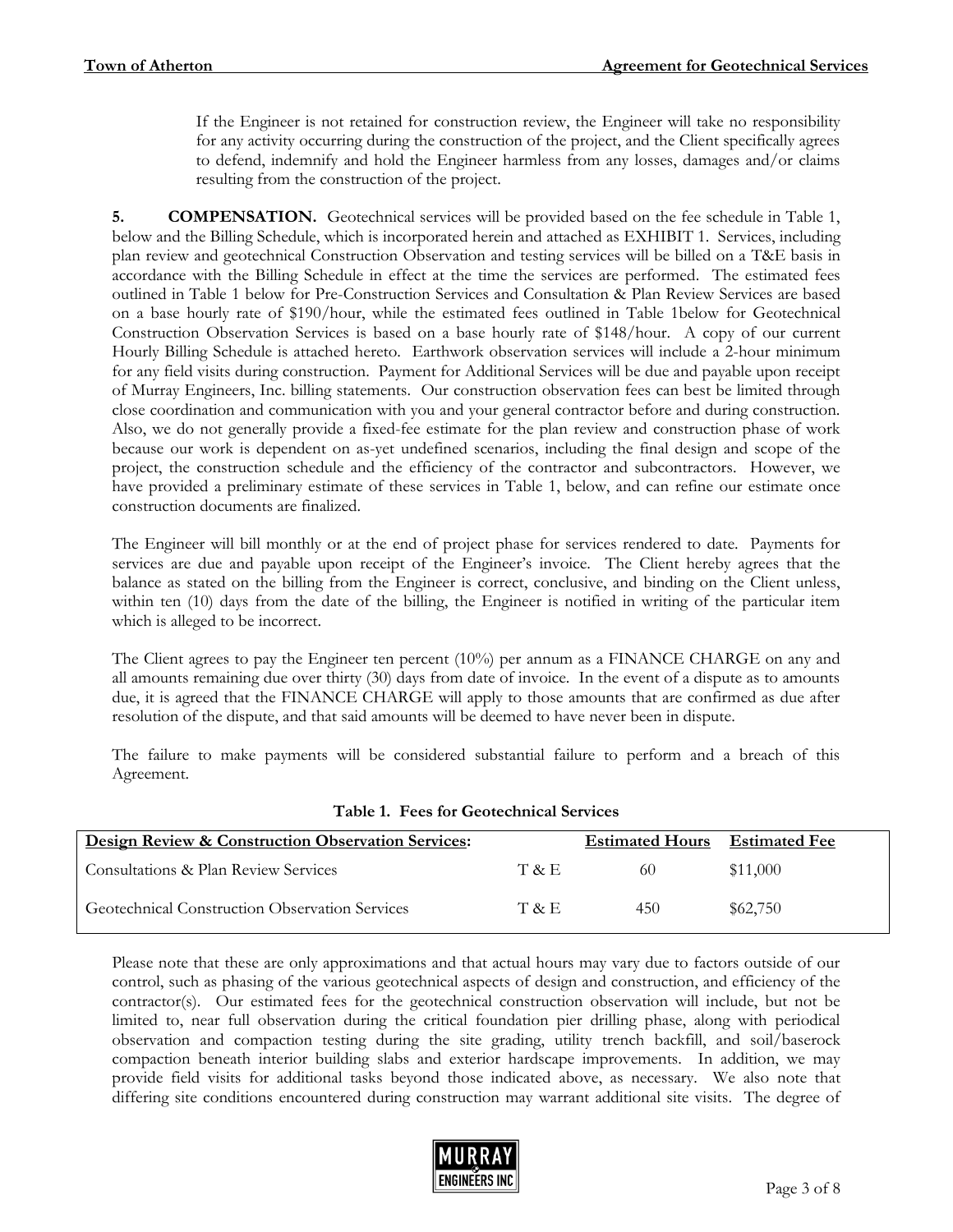site observation services we provide during construction is largely dependent upon the client's degree of risk aversion since, the more we observe, theoretically, the lower the risk that the construction work will be performed inadequately from a geotechnical perspective.

Furthermore, we anticipate several laboratory compaction curves and moisture offset tests will be needed to adequately evaluate compaction testing on compacted soil and baserock during construction. Lastly, we anticipate our office time during construction observation will involve charges for coordination of field visits, consultation with the design team and contractors, review of daily field reports, and preparation of interim and final construction observation letters. As the geotechnical consultant of record, it is important that we have authority to determine when field observations and/or testing are necessary for critical structures such as building foundations. It should be clearly understood that we cannot document the geotechnical aspects of portions of the construction that we do not observe.

**6. SCHEDULE.** The services performed by the Engineer will be performed as expeditiously as is consistent with professional skill and care and the orderly progress of the Project. However, the Engineer does not have control over the Client's or other parties' conduct in connection with the Project and, therefore, cannot, and does not, warranty or guarantee any schedule. Client agrees that the Engineer will not be responsible for delays due to factors beyond the Engineer's control, or which could not reasonably have been foreseen, and will not be liable for any damages caused by delay in completion of the Project.

In the event the Project is interrupted or delayed due to causes beyond the Engineer's control, the Engineer will be paid for labor, equipment and any other costs incurred in order to perform services for the Client during the interruption or delay.

**7. THE CLIENT'S RESPONSIBILITIES.** The Client will provide access to the site for all equipment and personnel necessary for Engineer to perform the work set forth in this Agreement. The Engineer will take reasonable precautions to minimize damage to the site, but it is understood by Client that, in the normal course of work, some damage may occur and the correction of such damage is not part of this Agreement unless specified.

The Engineer will take reasonable precautions, including contacting Underground Service Alert (USA) and providing optional private utility locator, to avoid known subterranean structures, but Client waives any claim against Engineer, and agrees to defend, indemnify, and hold Engineer harmless from any claim or liability for injury or loss, including costs of defense and attorney's fees, arising from damage done to subterranean structures and/or utilities not identified or accurately located. In addition, Client agrees to compensate Engineer for any time spent or expenses incurred by Engineer in defense of any such claim, based upon Engineer's current fee schedule.

The Client will provide prompt written notice to the Engineer if the owner and/or Client becomes aware of any fault or defect in the Project, including any errors, omissions or inconsistencies in the Engineer's Instruments of Service, or Construction Documents, unanticipated job or site conditions, non-conformance with Construction Documents, or any proposed revisions.

The Engineer will be entitled to rely, without liability, on the accuracy and completeness of any and all information provided by the Client, its consultants and/or contractors, as well as information from public records, without independent evaluation or verification. The Client understands and agrees that the Engineer is not liable for unanticipated hazardous materials, underground and hidden conditions at the site (utilities, obstructions, fossils, etc.) and will defend, indemnify and hold the Engineer harmless from any and all losses, damages and claims of any nature arising from such conditions.

The Client understands and agrees that the Engineer is not responsible for the means and methods, safety precautions or performance of the contractor, the acts or omissions of other consultants, their agents or

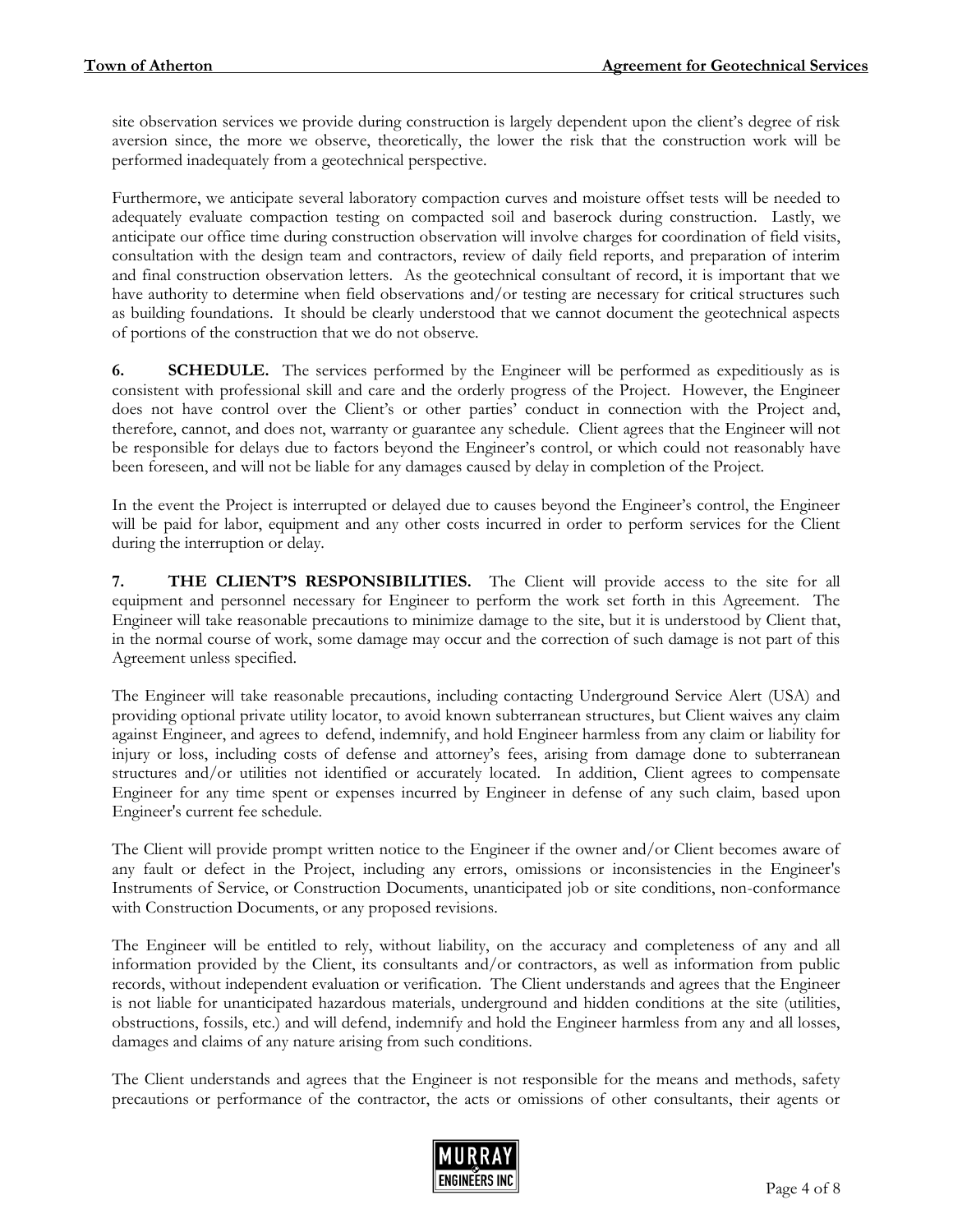employees, or any other persons performing work on or providing materials to the project. The Client will defend, indemnify and hold the Engineer harmless from any and all losses, damages and claims of any nature arising from or relating to the performance of work by the contractor, other consultants, their agents or employees, or any other persons on the project.

**8. THE ENGINEER'S RESPONSIBILITIES.** The Engineer will perform its services under this Agreement in a manner consistent with the skill and care ordinarily exercised by geotechnical engineers practicing in the same locality, under the same or similar circumstances**.** This Agreement contains no other warranty, express or implied, by the Engineer.

The services to be provided by the Engineer are geotechnical in nature. No other professional services, such as architectural, surveying, civil (grading and drainage), structural, mechanical, or electrical engineering services are included. In the event that compliance with requirements of any governmental agency necessitates the use of such other professional services, the Client will hire such under separate contract.

The Engineer will be responsible for data, interpretations and recommendations based on information available. However, the subsurface conditions may vary from those observed where borings, survey or explorations are made, and site conditions may vary with time. The Engineer will not be responsible for variations or changes in condition; or, other parties' use or interpretations of information developed by the Engineer.

**9. INSTRUMENTS OF SERVICE/ OWNERSHIP.** Calculations, tracings, drawings, reports, plans, specifications, boring, hand-auger and trench logs, field data, notes, laboratory test data and other documents, including those in electronic form, prepared by the Engineer are instruments of the Engineer's service for use solely with respect to this Project. The Engineer will be deemed to be the owner and author of the Instruments of Service and will retain all common law, statutory and other reserved rights, including copyrights. The Client agree that the Instruments of Service will not be used by Client/ owner for marketing purposes, for projects other than the Project for which the documents were prepared, or for future modifications to the Project, without the Engineer's express written permission.

Instruments of service are not intended or represented to be suitable for use by the Client or others on extensions or modifications of the project, for completion or implementation of the project by others, or for any other project. If the Engineer for any reason is not allowed to complete all the services called for by this Agreement, the Engineer will not be held responsible for the accuracy, completeness or constructability of the construction documents prepared by the Engineer. Client agrees to waive all claims against Engineer resulting from any unauthorized changes to or use of the instruments of service, or completion of the project without the Engineer's involvement. Client will indemnify, defend, and hold harmless Engineer from any claim, loss, damages, or expenses (including reasonable attorney's fees) resulting from or relating to any unauthorized use of the instruments of service.

In the event Client uses the instruments of service without retaining Engineer, Engineer will have no liability or obligation of any kind to Client or any other party for such use, any misinterpretation or alteration of the instruments of service, or for the incompleteness of unsigned instruments of service; and Client will indemnify and hold harmless Engineer, its employees and sub-consultants from any losses Engineer may suffer as a result of any attempted claim of such liability or obligation. Engineer has advised Client that the instruments of service should not be used for construction unless the instruments are signed by the preparing party/entity. Engineer's instruments of service are based on observable conditions. A condition is not observable if it is concealed or cannot be investigated by reasonable observation. Engineer will not be responsible for hidden conditions or any costs associated with repairing, restoring, removing or otherwise addressing said condition. Engineer will, likewise, have no responsibility for any damage to persons or property related to any hidden condition.

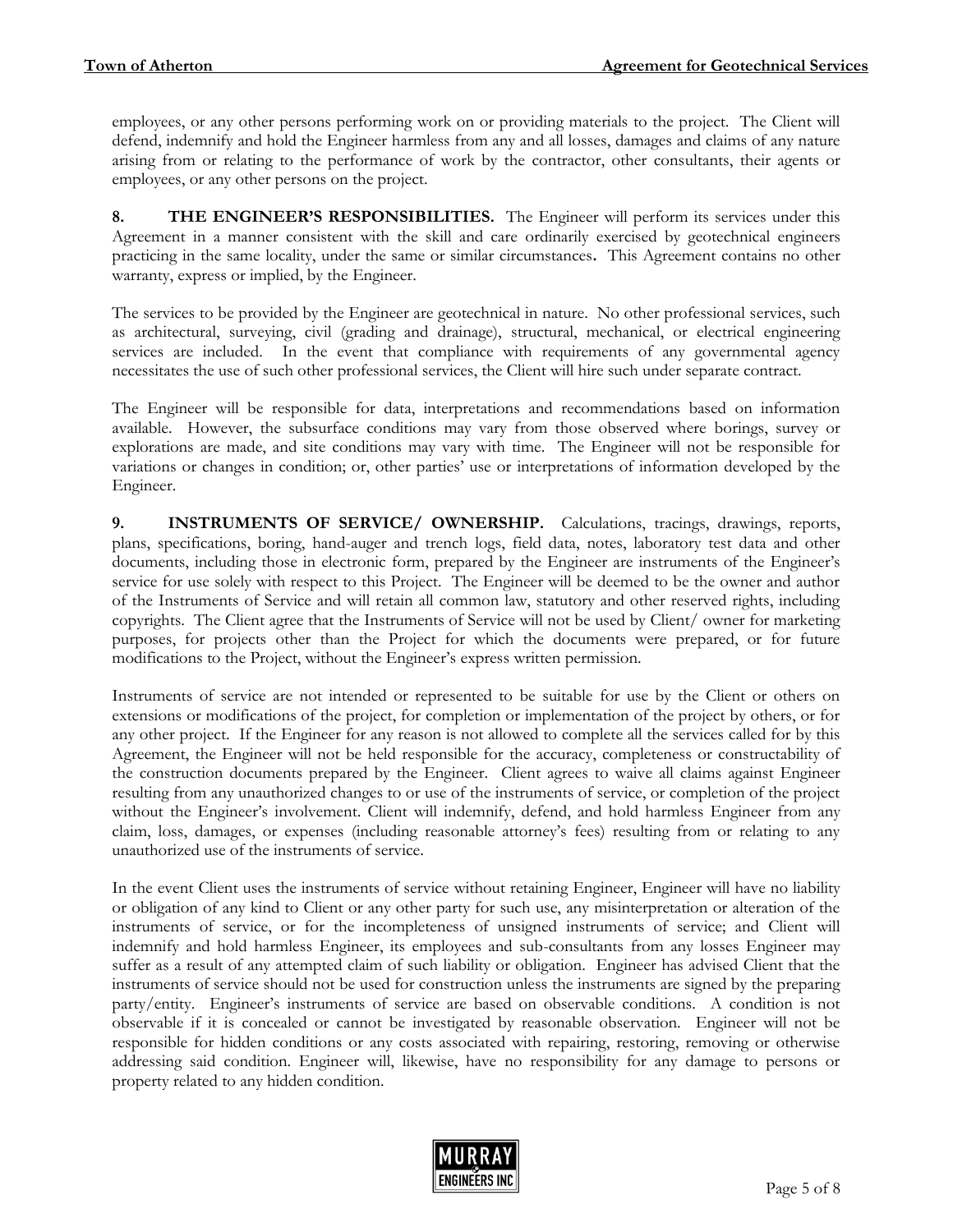**10. TERMINATION, SUSPENSION OR ABANDONMENT.** Either party may terminate this Agreement for any reason after seven (7) days written notice, if the other party is in breach of this Agreement, if the Project is suspended for more than ninety (90) days, or if the other party substantially fails to perform according to the terms of this Agreement. In the event of a suspension or abandonment of the Project, or the termination of this Agreement by either party, the Engineer will be paid for all services performed (including any costs of completing analyses, records and reports necessary to document the status of the Project), based on the Table 1 herein and the rates set forth in the Billing Schedule, attached hereto as EXHIBIT 2. The failure to make payments as set forth in this Agreement will be considered substantial nonperformance and sufficient cause for the Engineer to suspend or terminate services.

### **11. DISPUTE RESOLUTION.**

**11.1. MEDIATION.** Any claim, dispute or other matter that cannot be resolved between the parties to this Agreement will be subject to mediation before a mutually acceptable Judicial Arbitration and Mediation Services (JAMS) mediator, as a condition precedent to the institution of any legal proceedings by either party. However, if such matter relates to or is the subject of a lien arising out of the Engineer's services, the Engineer may proceed in accordance with applicable law to comply with lien notice or filing deadlines prior to resolution of the matter by mediation or by arbitration.

Request for mediation will be filed in writing with the other party to this Agreement. The parties will share mediation fees equally. The mediation will be held at JAMS in Santa Clara, California, unless another location is mutually agreed upon. Agreements reached in mediation will be enforceable as settlement agreements in any court having jurisdiction thereof.

**11.2. ARBITRATION.** Any claim, dispute or other matter not resolved by way of mediation, pursuant to this Section, will be subject to binding arbitration. Unless the parties mutually agree otherwise in writing, binding arbitration will be before a mutually acceptable JAMS arbitrator, in accordance with the applicable JAMS Engineering and Construction Arbitration Rules & Procedures for Expedited Arbitration then in effect. The demand for arbitration will be made in writing to the other party to this Agreement and filed with JAMS. The award rendered by the arbitrator will be final, and judgment may be entered upon it in accordance with applicable law in any court having jurisdiction thereof.

Any arbitration award will include an award to the prevailing party of costs, including reasonable attorneys' fees, expert witness fees, mediation and arbitration fees and other related expenses. However, no attorneys' fees or other costs will be awarded to any party refusing to mediate in accordance with the terms herein.

**12. LIMITS OF LIABILITY.** The engineering services will be performed in accordance with geologic and geotechnical engineering principles and practices generally accepted at this time and in this location. No warranties are made, either expressed or implied. In addition, Engineer's opinion regarding suitability of geotechnical foundation design criteria utilized in the foundation design by the project structural engineer will not be validated unless we are given the opportunity to observe the critical geotechnical foundation elements during the construction phase. In recognition of the relative risks and benefits of the Project to both the Client and the Engineer, the risks have been allocated such that Client agrees, to the fullest extent permitted by law, to limit the Engineer's liability with regard to the Project to the total fee paid to the Engineer for the Project or \$50,000.00, whichever is higher. Limitations on liability provided in the Agreement are business understandings between the parties and will apply to any and all claims, losses, costs and/or damages of any nature, based on any legal theory or cause of action.

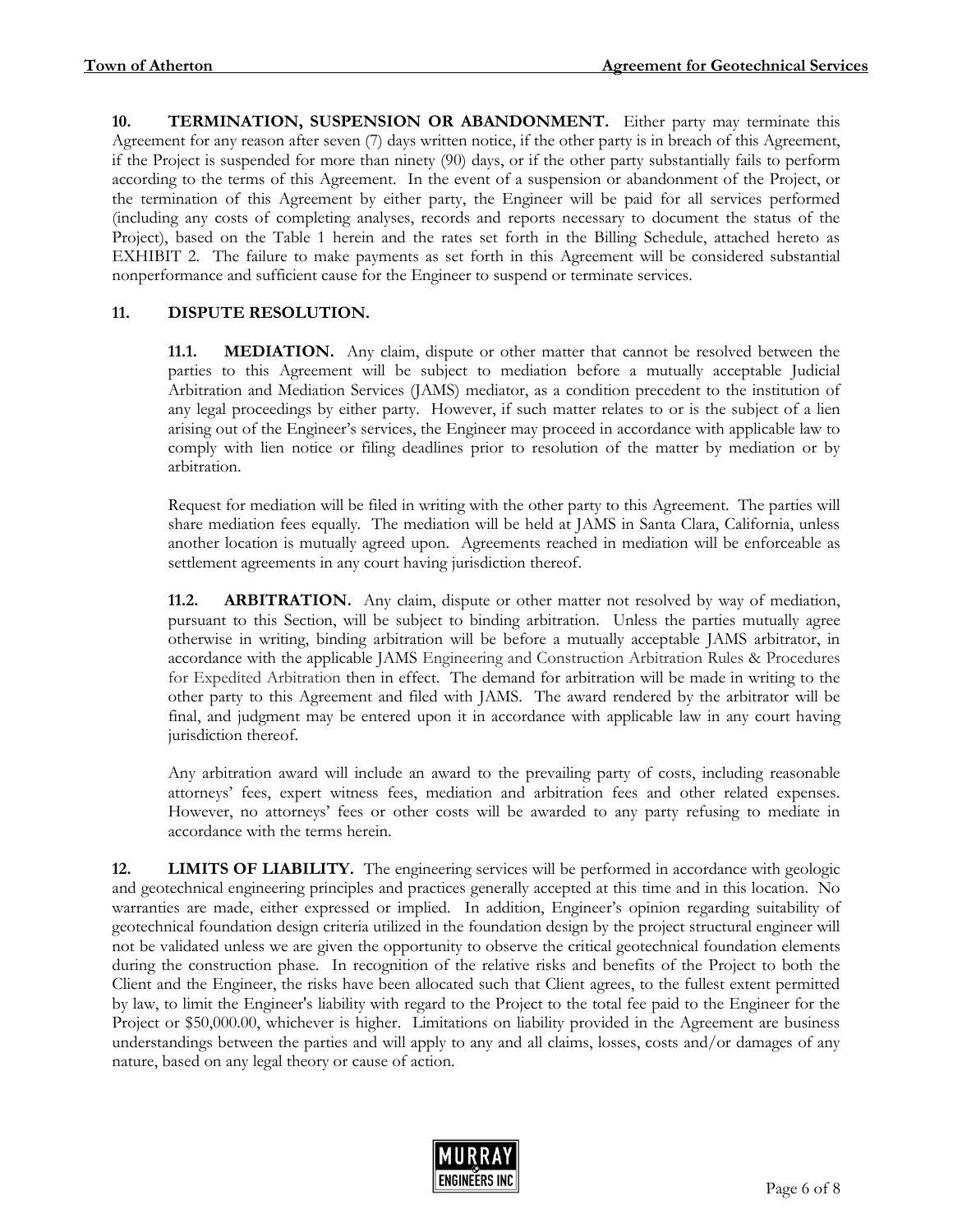The Engineer and the Client waive any and all claims for consequential damages against the other arising out of, or connected to the Project or this Agreement. This mutual waiver includes, but is not limited to, damages related to loss of use, loss of profits, loss of income, loss of reputation, unrealized savings and/or diminution of property value, based on any legal theory or cause of action, and will apply to damages resulting from either party's termination of the Agreement.

The Client will defend, indemnify and hold the Engineer harmless from any and all claims in excess of that set forth or as waived by the parties in this Section.

**13. CREDIT/ ADVERTISING.** The Engineer will be allowed to place a small promotional sign at the job site in a conspicuous location that will include Engineer's company logo and contact information. The sign will be allowed to remain in place for the duration of the construction or until all other consultants' and contractors' signs are removed, whichever comes first.

The Engineer will be given credit for the geotechnical engineering services performed on the Project in any published photographs and/or articles relating to the Project as "Murray Engineers, Inc." The Engineer will be permitted to photograph or videotape the Project for its portfolio, publication and/or advertising. In the event of publication by the Engineer, if requested by Client, the Engineer will maintain the name and the Project location in confidence.

**14. HAZARDOUS MATERIALS.** The Engineer will have no responsibility for the discovery, presence, handling, removal, remediation or disposal of, accidental release of, or exposure to any hazardous materials or toxic substances in any form at the Project site. Client/owner will be responsible for all required disclosures and notifications.

Discovery of unanticipated hazardous materials may require change in the Scope of Services or termination of engineering services. Engineer will promptly inform the Client of any discovery of hazardous materials, but Client agrees that Engineer may take any measures the Engineer deems immediately necessary and Client agrees to compensate the Engineer for such action.

The Client agrees to waive any claim against the Engineer and to defend, indemnify and hold the Engineer harmless from any claim of damage, injury or loss (including attorneys' fees and costs) resulting from the presence or discovery of hazardous materials, including those resulting from delay of the Project and/or diminution in value of the property.

Subsurface sampling may result in unavoidable contamination of certain subsurface areas not previously contaminated, and is capable of spreading hazardous materials off-site. As such risk is inherent to a necessary aspect of the Engineer's services performed on the Client's behalf, Client agrees to waive any claims and to defend, indemnify and hold Engineer harmless for any and all damages, injury, claims or liabilities related to or alleged to have been caused by such contamination.

### **15. MISCELLANEOUS PROVISIONS.**

**15.1. Governing Law.** This Agreement will be governed and construed according to the laws of the State of California

**15.2. Modifications/ Amendments.** This Agreement represents the entire and integrated agreement between the Client and the Engineer and supersedes all prior negotiations, representations and/or agreements of any kind, expressed or implied, written or oral. This Agreement may be modified, amended, superseded or waived only by written agreement of the parties. Waiver of any portion of the Agreement will not be construed as waiver of any other portion of the Agreement.

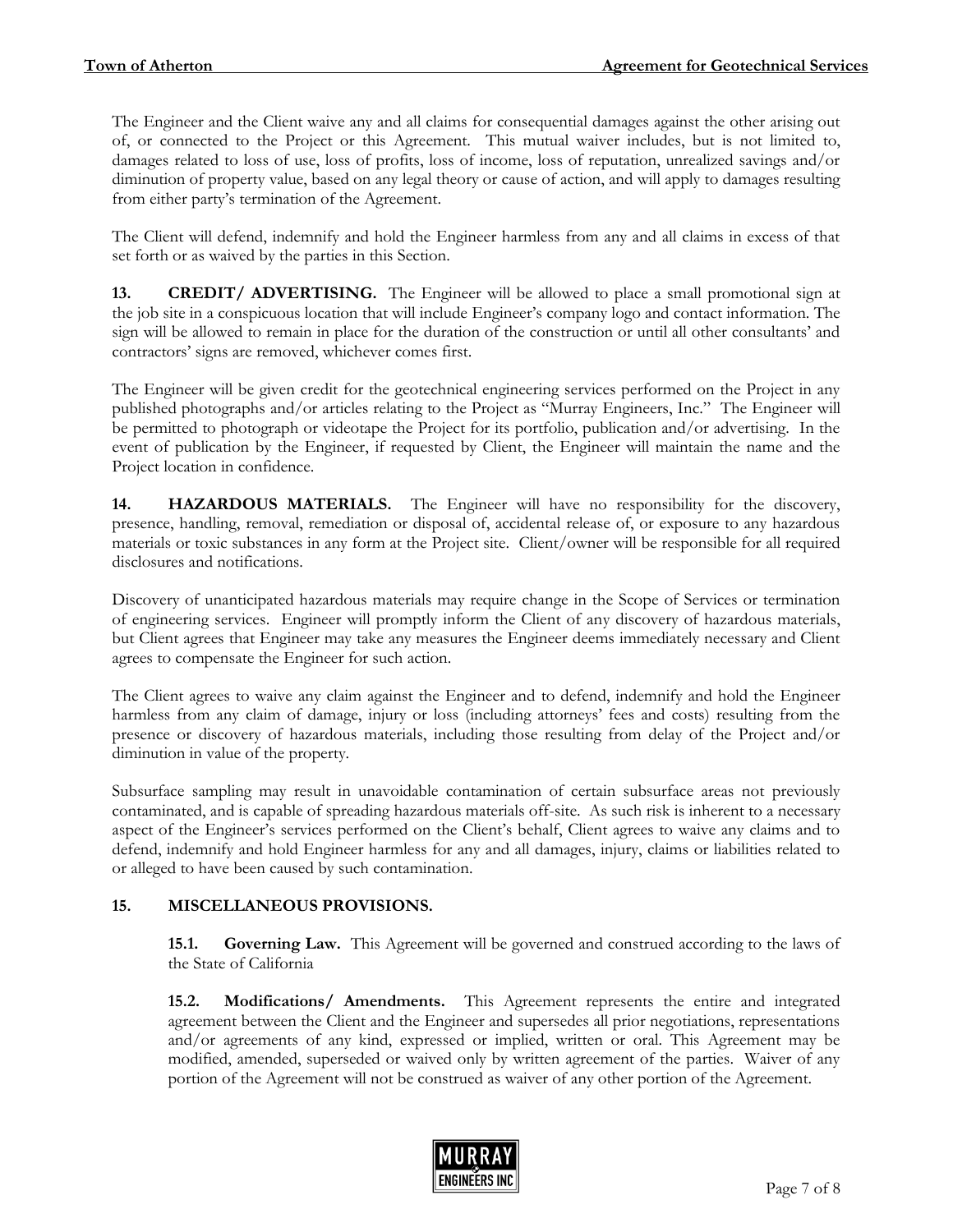**15.3. Invalid Terms.** In the event that any provision of this Agreement is held to be invalid, void, voidable or for any reason unenforceable, the remaining portion of the Agreement will remain in full force and effects as if the unenforceable provision were omitted.

**15.4. Certifications.** The Engineer will not be required to sign any document, regardless of who has requested it, that would result in the Engineer having to certify, guaranty, or warrant the existence of conditions that the Engineer cannot ascertain. Any construction observation letters, interim or final, will only be provided based on actual observations at the time work is performed, and are limited to that which the Engineer can observe. The Engineer is not responsible for any change in conditions or construction after observation.

**15.5. Third Parties/ Assignments.** Nothing contained in this Agreement will serve to create a contractual relationship with, or a cause of action in favor of, any third party. The Engineer's services hereunder are being performed solely for the benefit of the Client, and no other person or entity will have any claim against the Engineer because of this Agreement, or the Engineer's performance of services hereunder. Neither party will assign or transfer its interests in this Agreement without prior written consent of the other: however, the Engineer will have the right to subcontract portions of the services to be provided to qualified subcontractors.

**15.6. Insurance.** The owner is obligated to carry standard liability, property and fire insurance on the property where the Project is located. The Client/owner hereby releases the Engineer from any liability for loss or damage to any building, structure or tangible personal property, notwithstanding that such loss, damage or liability may arise out of the act or omission of the Engineer, if such loss or damage is covered by insurance benefiting the owner or was required to be covered by insurance pursuant to this Agreement.

**16. AUTHORIZATION.** The individuals signing below are authorized to enter into, sign on behalf of, and bind the respective party to the terms herein.

# **ACCEPTED & AGREED:**

### **ENGINEER: CLIENT:**

MURRAY ENGINEERS, INC. Town of Atherton

David E. Goldenberg **Community Community Community Community Community Community Community Community Community Community Community Community Community Community Community Community Community** Associate, Director of Field Services



John A. Stillman, C.E.G., G.E. 2523 Principal Geotechnical Engineer

DEG:JAS

Attachments: EXHIBIT 1 – Billing Schedule

Please Print Name & Title

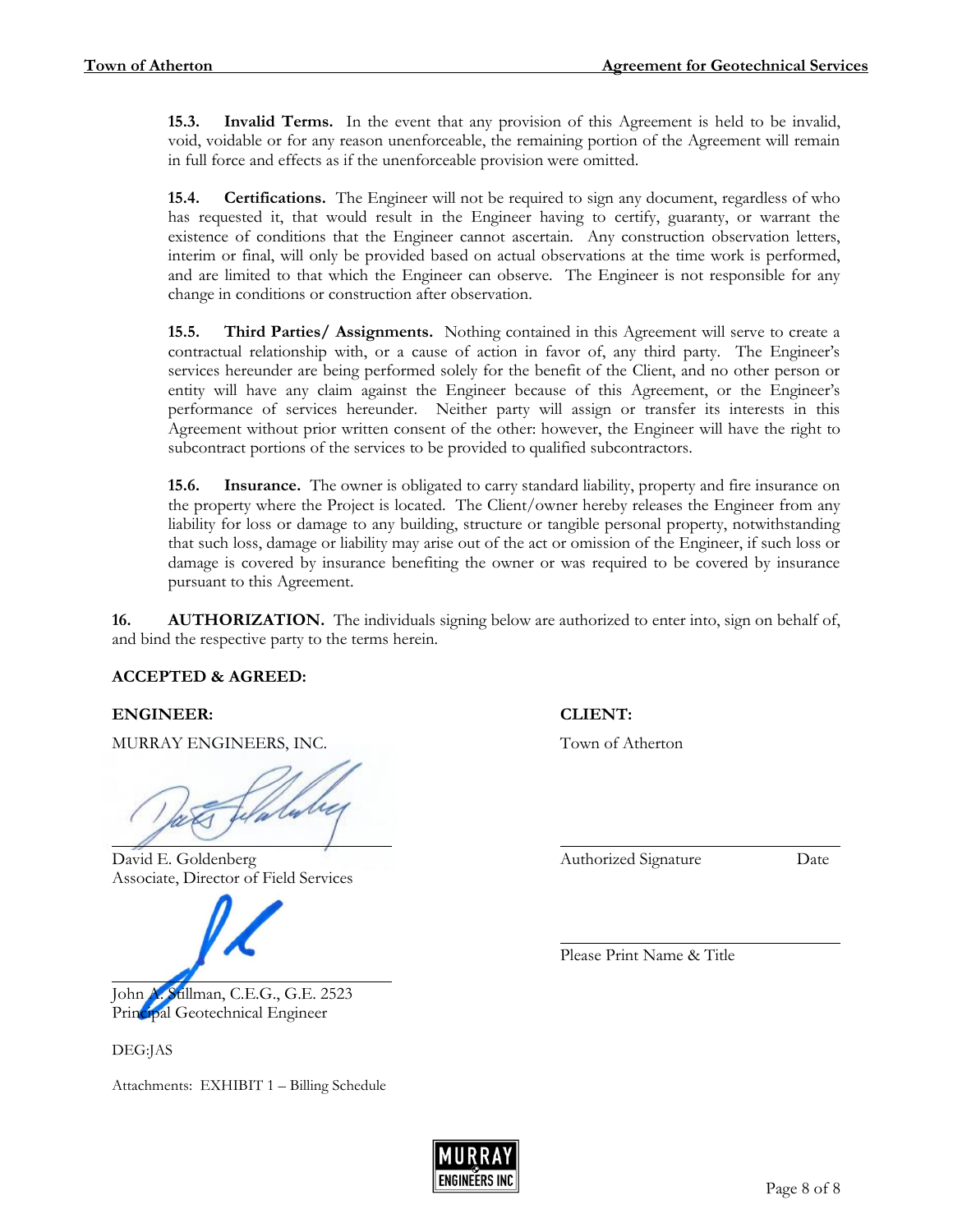### **EXHIBIT 1**

### **BILLING SCHEDULE**

 $\bullet$ 

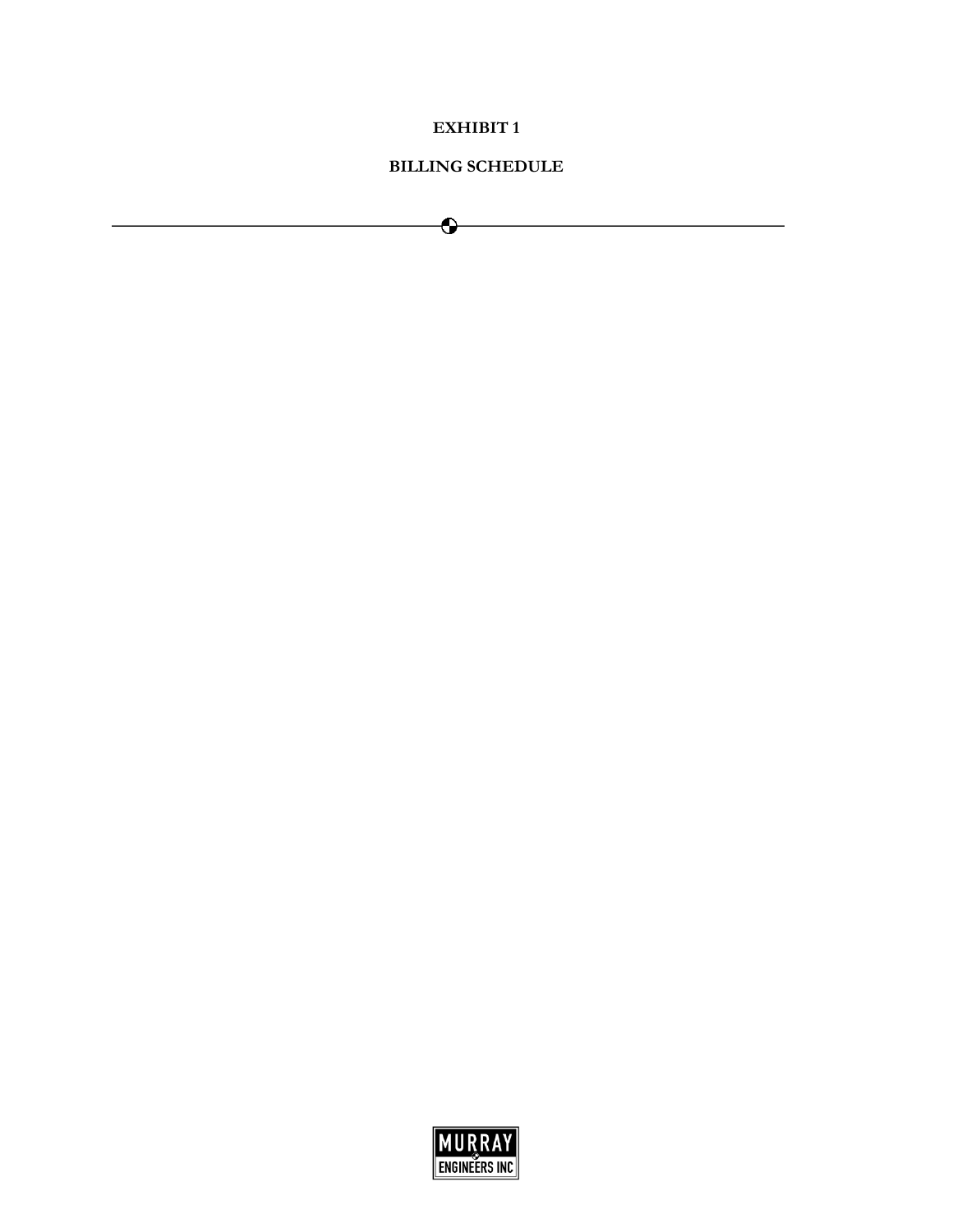

# **BILLING SCHEDULE**

(Effective June 1, 2019)**\*** 

| <b>Hourly Personnel Rates:</b>                     |       |
|----------------------------------------------------|-------|
| Principal Engineer/Principal Geotechnical Engineer | \$250 |
| Principal Engineering Geologist                    | \$250 |
| Geotechnical Engineer Sub-Consultant               | \$375 |
| Associate Engineer                                 | \$225 |
| Director of Field Services                         | \$210 |
| Senior Engineer/Geologist                          | \$200 |
| Project Engineer/Geologist                         | \$185 |
| Senior Staff Engineer/Geologist                    | \$175 |
| Staff Engineer/Geologist                           | \$150 |
| Office Manager                                     | \$145 |
| Senior Field Technician                            | \$145 |
| Field Technician/Lab Technician                    | \$130 |
| Technical Illustrator                              | \$110 |
| Administrative Assistant                           | \$95  |
|                                                    |       |

**\* The hourly rate for professional staff to attend legal proceedings, such as depositions, arbitrations, and court hearings will be 2.0 times the hourly rate specified above** 

**\*\* Please note that hourly billing rates are typically adjusted on January 1 & June 1 of each year** 

### **Laboratory Charges:**

| Moisture Content - ASTM D2216                                       | $$20.00/\text{test}$  |
|---------------------------------------------------------------------|-----------------------|
| Moisture and Density - ASTM D2937                                   | $$27.00/\text{test}$  |
| Atterberg (Liquid & Plastic) Limits - ASTM 4318, Method B, dry prep | $$235.00/\text{test}$ |
| Modified Proctor Compaction - ASTM D1557, 4" Mold                   | $$312.00/\text{test}$ |
| Modified Proctor Compaction - ASTM D1557, 6" Mold                   | $$375.00/\text{test}$ |
| #200 Sieve Wash                                                     | $$90.00/\text{test}$  |
| Sieve Analysis & #200 Wash                                          | $$160.00/\text{test}$ |
| Sieve & Hydrometer Analysis                                         | $$250.00/\text{test}$ |
| R-Value                                                             | $$285.00/\text{test}$ |
| <b>Equipment Charges:</b>                                           |                       |
| Vehicle Charge                                                      | \$18/hour             |
| <b>Nuclear Moisture Density Gauge</b>                               | \$10/test             |

### **Outside Charges:**

Outside project related expenses such as permits, equipment rental, subcontractors or consultants fees, reproduction, and shipping are billed at cost plus 20 percent.

O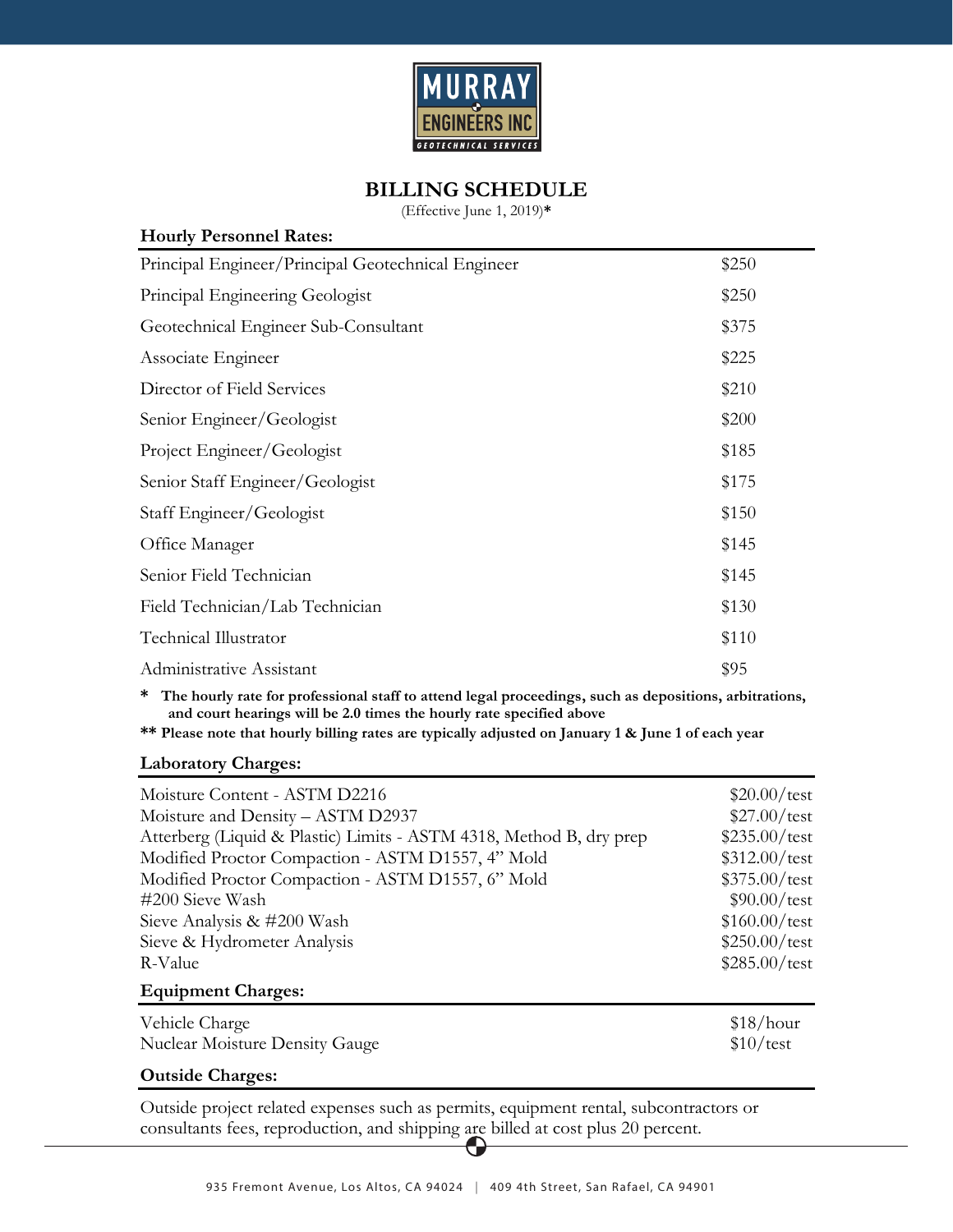

| 5700 Las Positas Road<br>Livermore, CA 94551<br>mobile<br>Phone: (925) 606-9000<br>lar<br>mo<br>Fax: (925) 453-3201<br>Your Project-Our Commitment<br>www.mobilemodular.com | Mobile Modular Management Corporation<br>Sign up for the Easy Lease Option (see end of document for details)          | <b>Lease Quotation and Agreement</b><br>Quotation Number: 257080<br>Customer PO/Ref:<br>Date of Quote: 07/03/2019<br>Term: 24 Months   |                |
|-----------------------------------------------------------------------------------------------------------------------------------------------------------------------------|-----------------------------------------------------------------------------------------------------------------------|----------------------------------------------------------------------------------------------------------------------------------------|----------------|
| <b>Customer Information</b>                                                                                                                                                 | Site Information                                                                                                      | <b>Mobile Modular Contact</b>                                                                                                          |                |
| Town of Atherton<br>91 Ashfield Rd.<br>Atherton, CA 94027                                                                                                                   | Town of Atherton<br>150 Watkins Ave<br>Menlo Park, CA 94027                                                           | <b>Questions?</b><br><b>Contact: Matt Benas</b><br>Matt.Benas@mobilemodular.com<br>Direct Phone: (925) 453-3122<br>Fax: (925) 453-3201 |                |
| <b>Product Information</b>                                                                                                                                                  | Qty                                                                                                                   | <b>Extended Monthly Rent</b><br><b>Monthly Rent</b>                                                                                    | Taxable        |
| Restroom, 8x20 HCD (NonStd)<br>Approximate base purchase price of a new 8x20 restroom = \$48,500.00                                                                         | Restroom unitNon-Standard Configuration. Size excludes 3' towbar. Configuration and Fixture Count Varies. No windows. | \$806.00<br>\$806.00                                                                                                                   | Y              |
| <b>Charges Upon Delivery</b>                                                                                                                                                | Qty                                                                                                                   | <b>Total One Time</b><br>Charge Each                                                                                                   | <b>Taxable</b> |
| Dootroom 0v20 UCD (NonCtd)                                                                                                                                                  |                                                                                                                       |                                                                                                                                        |                |

| mobile<br>modular<br>Your Project-Our Commitment                                                  | 5700 Las Positas Road<br>Livermore, CA 94551<br>Phone: (925) 606-9000<br>Fax: (925) 453-3201<br>www.mobilemodular.com | Mobile Modular Management Corporation                                                                                                                                                         |                      | <b>Lease Quotation and Agreement</b><br>Quotation Number: 257080<br>Customer PO/Ref:<br>Date of Quote: 07/03/2019<br>Term: 24 Months |                               |                   |
|---------------------------------------------------------------------------------------------------|-----------------------------------------------------------------------------------------------------------------------|-----------------------------------------------------------------------------------------------------------------------------------------------------------------------------------------------|----------------------|--------------------------------------------------------------------------------------------------------------------------------------|-------------------------------|-------------------|
|                                                                                                   |                                                                                                                       | Sign up for the Easy Lease Option (see end of document for details)                                                                                                                           |                      |                                                                                                                                      |                               |                   |
| <b>Customer Information</b><br>Town of Atherton<br>91 Ashfield Rd.<br>Atherton, CA 94027          |                                                                                                                       | Site Information<br>Town of Atherton<br>150 Watkins Ave<br>Menlo Park, CA 94027                                                                                                               | <b>Questions?</b>    | <b>Contact: Matt Benas</b><br>Matt.Benas@mobilemodular.com<br>Direct Phone: (925) 453-3122                                           | <b>Mobile Modular Contact</b> |                   |
|                                                                                                   |                                                                                                                       |                                                                                                                                                                                               |                      | Fax: (925) 453-3201                                                                                                                  |                               |                   |
| Product Information                                                                               |                                                                                                                       | Qty                                                                                                                                                                                           | <b>Monthly Rent</b>  | <b>Extended Monthly Rent</b>                                                                                                         |                               | <b>Taxable</b>    |
| Restroom, 8x20 HCD (NonStd)                                                                       |                                                                                                                       | Restroom unitNon-Standard Configuration. Size excludes 3' towbar. Configuration and Fixture Count Varies. No windows.<br>Approximate base purchase price of a new 8x20 restroom = \$48,500.00 | \$806.00             |                                                                                                                                      | \$806.00                      | Y                 |
| <b>Charges Upon Delivery</b>                                                                      |                                                                                                                       | Qty                                                                                                                                                                                           | Charge Each          |                                                                                                                                      | <b>Total One Time</b>         | <b>Taxable</b>    |
| Restroom, 8x20 HCD (NonStd)<br>Block and Level Building (A1) (PW)<br>Prevailing WageCert. Payroll |                                                                                                                       |                                                                                                                                                                                               | \$605.00             |                                                                                                                                      | \$605.00                      | N                 |
| Delivery Haulage 8 wide<br>Drawings, Wet Stamped, Foundation, Standard                            |                                                                                                                       |                                                                                                                                                                                               | \$439.00<br>\$475.00 |                                                                                                                                      | \$439.00<br>\$475.00          | $\mathsf{N}$<br>N |
| Wet StampedEngineered<br>Install Foundation, Tiedown (Blvl) (PW)<br>Prevailing WageCert. Payroll  |                                                                                                                       | 8                                                                                                                                                                                             | \$154.00             |                                                                                                                                      | \$1,232.00                    | Y                 |
| Installation, Skirting, Wood (PW)<br>Prevailing WageCert. Payroll                                 |                                                                                                                       | 56                                                                                                                                                                                            | \$22.25              |                                                                                                                                      | \$1,246.00                    | Y                 |
|                                                                                                   |                                                                                                                       |                                                                                                                                                                                               |                      | <b>Total</b>                                                                                                                         | \$3,997.00<br>\$3,997.00      |                   |
| Charges Upon Return                                                                               |                                                                                                                       | Qty                                                                                                                                                                                           | Charge Each          |                                                                                                                                      | <b>Total One Time</b>         | Taxable           |
| Restroom, 8x20 HCD (NonStd)                                                                       |                                                                                                                       |                                                                                                                                                                                               |                      |                                                                                                                                      |                               |                   |
| <b>Cleaning Fee</b><br>Prepare Equipment For Removal (A1) (PW)<br>Prevailing WageCert. Payroll    |                                                                                                                       |                                                                                                                                                                                               | \$125.00<br>\$605.00 |                                                                                                                                      | \$125.00<br>\$605.00          | ${\sf N}$<br>N    |
| Removal, Skirting, Wood (Dispose) (PW)<br>Prevailing WageCert. Payroll                            |                                                                                                                       | 56                                                                                                                                                                                            | \$8.00               |                                                                                                                                      | \$448.00                      | ${\sf N}$         |
| Removal, Tiedown (PW)<br>Prevailing WageCert. Payroll                                             |                                                                                                                       | 8                                                                                                                                                                                             | \$56.00              |                                                                                                                                      | \$448.00                      | ${\sf N}$         |
| Return Haulage 8 wide                                                                             |                                                                                                                       |                                                                                                                                                                                               | \$439.00             |                                                                                                                                      | \$439.00<br>\$2,065.00        | N                 |
|                                                                                                   |                                                                                                                       |                                                                                                                                                                                               |                      | <b>Total</b>                                                                                                                         | \$2,065.00                    |                   |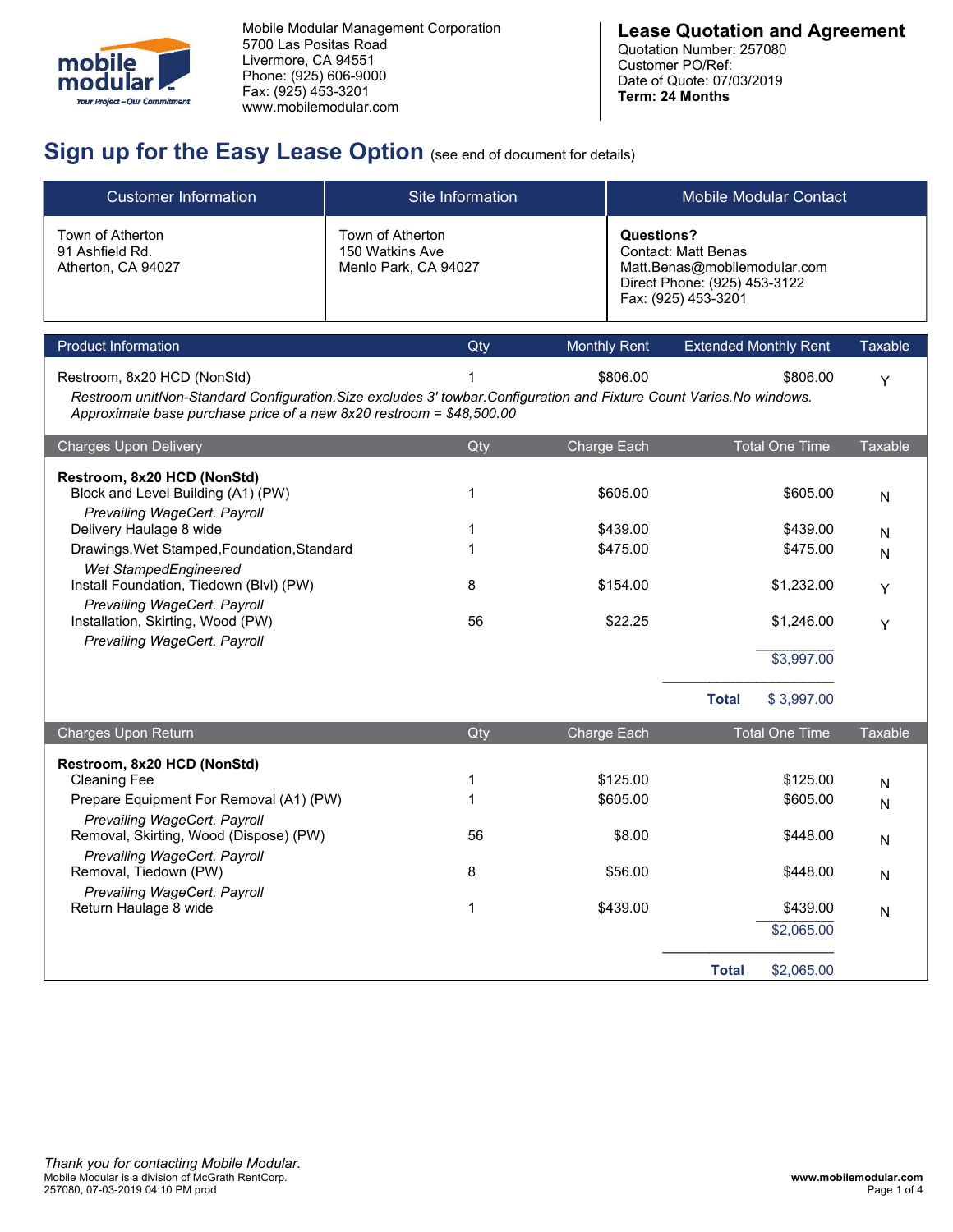Lease Quotation and Agreement<br>Quotation Number: 257080<br>Customer PO/Ref:<br>Date of Quote: 07/03/2019<br>Term: 24 Months Lease Quotation and Agreement<br>Quotation Number: 257080<br>Customer PO/Ref:<br>Date of Quote: 07/03/2019<br>Term: 24 Months Lease Quotation and Agreement<br>Quotation Number: 257080<br>Customer PO/Ref:<br>Date of Quote: 07/03/2019<br>Term: 24 Months Lease Quotation and Agreement<br>Quotation Number: 257080<br>Customer PO/Ref:<br>Date of Quote: 07/03/2019<br>Term: 24 Months<br>Total Estimated Charges Lease Quotation and Agreement<br>
Quotation Number: 257080<br>
Customer PO/Ref:<br>
Date of Quote: 07/03/2019<br>
Term: 24 Months<br>
Total Estimated Charges<br>
Subtotal of Monthly Rent



| ease Quotation and Agreement                              |                                                                                                                                                                                                                                                                                                                                                                                                                                                                                                                                                                                                                                                                                                                                                                                                                                                                                                                                                                                                                                                                                                                                                                                                                                                                                                                                                                                                  |                                                                                                                                          |
|-----------------------------------------------------------|--------------------------------------------------------------------------------------------------------------------------------------------------------------------------------------------------------------------------------------------------------------------------------------------------------------------------------------------------------------------------------------------------------------------------------------------------------------------------------------------------------------------------------------------------------------------------------------------------------------------------------------------------------------------------------------------------------------------------------------------------------------------------------------------------------------------------------------------------------------------------------------------------------------------------------------------------------------------------------------------------------------------------------------------------------------------------------------------------------------------------------------------------------------------------------------------------------------------------------------------------------------------------------------------------------------------------------------------------------------------------------------------------|------------------------------------------------------------------------------------------------------------------------------------------|
| uotation Number: 257080<br>ustomer PO/Ref:                |                                                                                                                                                                                                                                                                                                                                                                                                                                                                                                                                                                                                                                                                                                                                                                                                                                                                                                                                                                                                                                                                                                                                                                                                                                                                                                                                                                                                  | mobile                                                                                                                                   |
| ate of Quote: 07/03/2019                                  |                                                                                                                                                                                                                                                                                                                                                                                                                                                                                                                                                                                                                                                                                                                                                                                                                                                                                                                                                                                                                                                                                                                                                                                                                                                                                                                                                                                                  |                                                                                                                                          |
| rm: 24 Months                                             |                                                                                                                                                                                                                                                                                                                                                                                                                                                                                                                                                                                                                                                                                                                                                                                                                                                                                                                                                                                                                                                                                                                                                                                                                                                                                                                                                                                                  | Your Project - Our Commitmen                                                                                                             |
|                                                           |                                                                                                                                                                                                                                                                                                                                                                                                                                                                                                                                                                                                                                                                                                                                                                                                                                                                                                                                                                                                                                                                                                                                                                                                                                                                                                                                                                                                  |                                                                                                                                          |
| <b>Total Estimated Charges</b>                            |                                                                                                                                                                                                                                                                                                                                                                                                                                                                                                                                                                                                                                                                                                                                                                                                                                                                                                                                                                                                                                                                                                                                                                                                                                                                                                                                                                                                  |                                                                                                                                          |
|                                                           | Subtotal of Monthly Rent                                                                                                                                                                                                                                                                                                                                                                                                                                                                                                                                                                                                                                                                                                                                                                                                                                                                                                                                                                                                                                                                                                                                                                                                                                                                                                                                                                         | \$806.00                                                                                                                                 |
|                                                           | Personal Property Expense<br>Taxes on Monthly Charges                                                                                                                                                                                                                                                                                                                                                                                                                                                                                                                                                                                                                                                                                                                                                                                                                                                                                                                                                                                                                                                                                                                                                                                                                                                                                                                                            | \$23.60<br>\$76.73                                                                                                                       |
|                                                           | <b>Total Monthly Charges (including tax)</b>                                                                                                                                                                                                                                                                                                                                                                                                                                                                                                                                                                                                                                                                                                                                                                                                                                                                                                                                                                                                                                                                                                                                                                                                                                                                                                                                                     | \$906.33                                                                                                                                 |
|                                                           | Charges Upon Delivery (including tax)<br>Charges Upon Return (including tax)                                                                                                                                                                                                                                                                                                                                                                                                                                                                                                                                                                                                                                                                                                                                                                                                                                                                                                                                                                                                                                                                                                                                                                                                                                                                                                                     | \$4,226.22<br>\$2,065.00                                                                                                                 |
|                                                           | <b>Total One Time Charges (including tax)</b>                                                                                                                                                                                                                                                                                                                                                                                                                                                                                                                                                                                                                                                                                                                                                                                                                                                                                                                                                                                                                                                                                                                                                                                                                                                                                                                                                    | \$6,291.22                                                                                                                               |
| <b>Special Notes</b>                                      |                                                                                                                                                                                                                                                                                                                                                                                                                                                                                                                                                                                                                                                                                                                                                                                                                                                                                                                                                                                                                                                                                                                                                                                                                                                                                                                                                                                                  |                                                                                                                                          |
| requirements are the sole responsibility of the Customer. | 8' x 20' restroom building.^ Restroom buildings: Restrooms are not self-contained and holding tanks, if required, have not been<br>included. Where applicable, manifolds are shipped loose; assembly and connection are the responsibility of the Customer. Water & sewer<br>stub-out locations may vary. Paper & soap dispensers, sanitary and trash receptacles are not provided.<br>Stairs: Mobile Modular will provide standard 30" fixed height, one-piece metal stairs for no additional charge. Securing stairs to the<br>modular, adjusting stairs to the threshold of the doorway, adjusting the treads, landing or handrails to meet local, state or federal<br>Yes - Prevailing Wage: Pricing includes prevailing wage and certified payroll for installation and dismantle work performed on site.<br>Tie-downs: Quantity and price may vary based on seismic source factor and site conditions. Patch and repair of site after removal is not<br>included and is the responsibility of the Customer. Alternative non-penetrating seismic system is available for an additional charge.<br>Site Installation Requirements: Prior to delivery, Customer shall mark the four corners where the building is to be placed on the site/pad<br>location, and shall also mark the locations of door(s) and ramp(s). Should special handling be required to position, install, or remove the | building on Customer's site due to site conditions/constraints and/or obstructions, Customer will be responsible for additional charges. |

Total Estimated Charges<br>
Total Estimated Charges<br>
Total Estimated Charges<br>
Total Monthly Charges<br>
Total Monthly Charges<br>
Total Monthly Charges<br>
Total Monthly Charges<br>
Total Monthly Charges<br>
Total Monthly Charges<br>
Total Mon included and is the responsible of the customer included and included and the responsible of the responsible of the responsible of the responsibility of the Customer. The responsible of the responsible of the responsible o Total Estimated Charges<br>
Subtotal of Monthly Rent<br>
Total Monthly Charges<br>
Faxes on Monthly Charges<br>
Faxes on Monthly Charges<br>
Faxes on Monthly Charges<br>
Faxes on Monthly Charges<br>
Total Monthley Charges<br>
Total Monthley Charg Colal Estimated Charges<br>
For Substicted Monthly Charges<br>
Total Monthly Charges (including tax)<br>
Total Monthly Charges (including tax)<br>
Charges Upon Return (including tax)<br>
Special handles<br>
Special handles<br>
Special handles Fotal Estimated Charges<br>
Foton Hersical of Monthly Rent<br>
Faces on Monthly Charges<br>
Faces on Monthly Charges<br>
Total Monthly Charges<br>
Total Monthly Charges<br>
Charges Upon Delivery (including tax)<br>
Charges Upon Delivery (inclu Total Estimated Charges Substant of Monthly Rent Sates on Monthly Charges S23.60<br>
Totas Monthly Charges (including tax) 56,225<br>
Total Monthly Charges (including tax) 56,225<br>
Charges Upon Return (including tax) 56,231.22<br>
C Fire The detectors of the state of the state of the state of the state of the state of the state of the state of the state of the state of the state of the state of the state of the state of the state of the state of the s Substrate Customer's Substrated Monthly Charges S20.00<br>
Total Monthly Charges (including tax) S20.00<br>
Charges Upon Relation (including tax) S20.22<br>
Charges Upon Relation (including tax) S20.22<br>
Special Notes<br>
Special Notes Festoral Mother States Construction Traces (including tax) The Construction removal, and Construction removal, the custom removal of the site or final building clean the site of site or final or site or final or the site o Taxes on Monthly Charges (including tax)<br>
Charges Upon Relative (including tax)<br>
Charges Upon Relative (including tax)<br>
Charges Upon Relative (including tax)<br>
Space 222<br>
Space 222<br>
Space 22<br>
Space 22<br>
Space 22<br>
Space 22<br> Total Motes<br>
Special Notes<br>
Special Notes<br>
Special Notes<br>
Special Notes<br>
Special Notes<br>
Special Notes<br>
Special Notes<br>
Special Notes<br>
Special Notes<br>
Special Notes<br>
Special Notes<br>
Special Notes<br>
Special Notes<br>
Special Notes<br> Chromate Chromate Chromate Chromate Chromate Chromate Chromate (including tax)<br>
8' x 20' restriction buildings: Restroom some not elf-contained and holding tax)<br>
8' x 20' restroom buildings: Restroom some not elf-contained Total One Time Charges (including and the Charges (including a' Restroom buildings: Restrooms are not self-contained a included. Where a pplicable, manifolds are shipped loose, assembly and connection are the splical stub-Special Notes<br>
8' x 20' restroom building.<sup>6</sup> Restroom buildings: Restrooms are not self-contained and holding tanks<br>
included. Where applicable, manifolds are shipped loose; assembly and connection are the responsibility<br>

included.

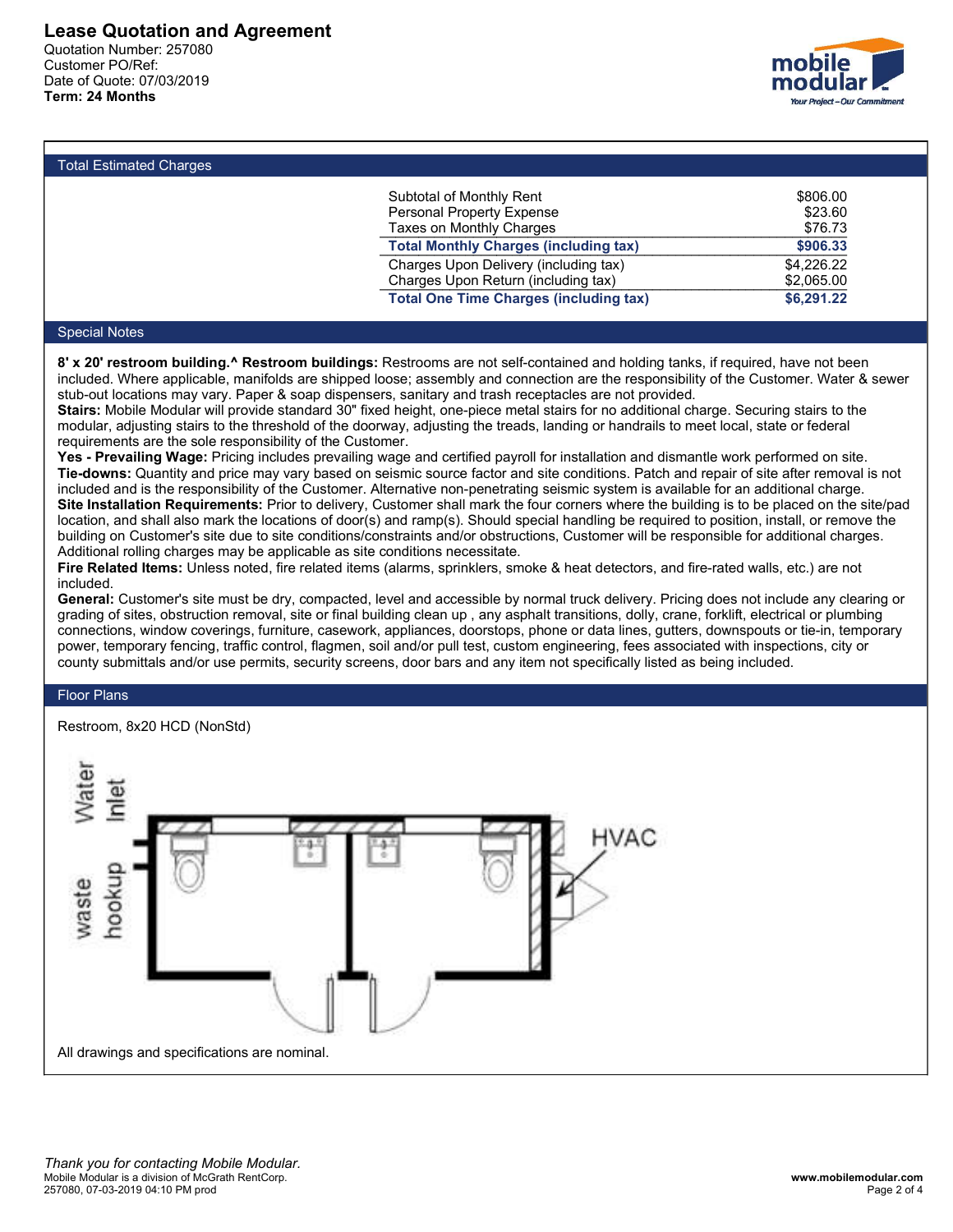

- 
- 
- **ease Quotation and Agreement**<br>
uotation Number: 257080<br>
ustomer PO/Ref:<br>
ite of Quote: 07/03/2019<br>
Prim: **24 Months**<br>
Additional Information<br>
 Quote is valid for 30 days.<br>
 A minimum cleaning charge per floor will apply **ease Quotation and Agreement**<br>
ustatione PO/Ref:<br>
ustationer PO/Ref:<br>
tate of Quote: 07/03/2019<br> **Additional Information**<br>
• Quote is valid for 30 days.<br>
• A minimum cleaning charge per floor will apply for modular build **Example 20**<br> **Example 20:00 Conder to Clude is valid for 30 days.**<br> **Additional Information**<br>
• A minimum cleaning charge per floor will apply for modular buildings.<br>
• A minimum cleaning charge per floor will apply for **ease Quotation and Agreement<br>
blackioner PORef:**<br>
tate of Quote: 07/03/2019<br> **Additional Information**<br> **Additional Information**<br> **Additional Information**<br> **Additional Information**<br> **Customer's site ming charge per floor w Example 2010 Custom and Agreement<br>
Additional Information<br>
• Cuote is valid for 30 days.<br>
• Cuote is valid for 30 days.<br>
• Cuote is valid for 30 days.<br>
• Customer's site must be dry, compacted, level and accessible by nor Example 12**<br>
• **power, skirting, skirting removal, and the set of the set of California in the Set of Quote:** 07/03/2019<br>
• **Anditional Information**<br>
• A minimum deaning charge per floor will apply for modular buildings.<br> **Example 10**<br> **Example 10**<br> **Example 10**<br> **Example 10**<br> **Example 10**<br> **Example 10**<br> **Example 10**<br> **Example 10**<br> **Example 10**<br> **Example 10**<br> **Example 10**<br> **Example 10**<br> **Example 10**<br> **Example 10**<br> **Example 10**<br> **Example 10 Example 18 Contained and Agreement<br>
Station Number: 257080<br>
Inoldinary and Agreement<br>
Here Couse: 07/03/2019<br>
Additional Information<br>
Cause is the must be dy-<br>
Additional Information<br>
Cause is the must be dy-, compared by Example Quotation and Agreement<br>
• Societion is transference (SOR)<br>
• The Clube: 07/03/2019<br>
• This transmit deferal and angle per floor will apply for modular buildings.<br>
• Antihium cheaping change per floor will apply f Example 10**<br>
• Security deposite and Agreement<br>
• Security of the Counter 257080<br>
• Clubte: 07/03/2019<br>
• Clubte: 07/03/2019<br>
• Clubte: 07/03/2019<br>
• Clubter's stem units be dry, compared by lay by for modular buildings.<br> **Example 20**<br>
• Rent will be calenter Policine and Agreement<br>
the of Quote: 77080<br>
• Rentiming channel policine and the division of Days.<br>
• Rentiming channel advants of a days.<br>
• Antihium cheating change per floor will a **Example 20**<br> **Example 2018 Additional Information**<br>
interaction Police 120080<br>
The calculated based on the tax will apply for modular buildings.<br>
The calculated based on the calculated based on the tax rate at the tax rat **Example Curotation and Agreement**<br> **enders Wurenber 257080**<br>
Internation Mumber 257080<br>
Here Charles Constants<br>
The Charles Constants<br>
Additional Information<br>
Additional Information<br>
4. A minimum detaning charge per flo
- 
- 
- 
- 
- 
-